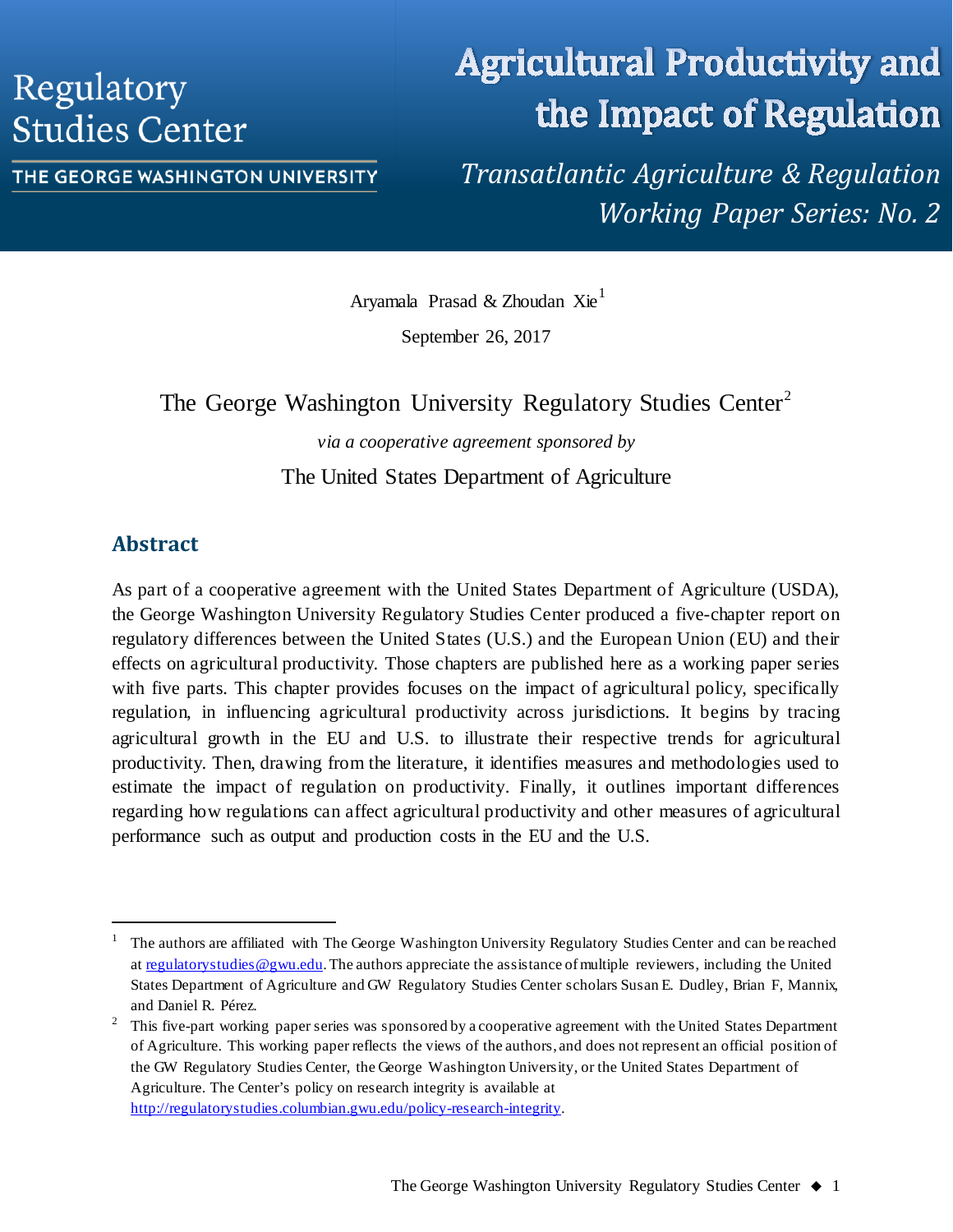## **Introduction**

In recent years both the EU and the U.S. exhibit continued growth in agricultural output with simultaneous decreases in agricultural inputs. This suggests that productivity gains (increased output per unit of input) remain an important factor in the agriculture sector.

Unless otherwise noted, data for the EU include only the EU-15 countries prior to several rounds of enlargement that occurred after May 1, 2004. There are at least two reasons for this approach. First, holding the number of Member States constant for EU data allows for more useful comparisons between jurisdictions. For example, it allows us to illustrate changes in land area used for agriculture between jurisdictions that are likely the result of different policy choices rather than the result of adding additional member states to the EU. Second, EU-15 countries collectively make up over 80% of current EU-28 gross agricultural production value.<sup>[3](#page-1-0)</sup> Additionally, the EU-15 countries are more similar to the U.S. (e.g., in their general economic profile) relative to other countries within the EU-28. This allows our comparisons to benefit from consistent jurisdictions while remaining highly representative of EU-wide trends.

### **Sources of Productivity Growth**

Considering the important role of productivity in agriculture production, a crucial question is what contributes to productivity growth.  $4$  Wang, et al. pointed out that the major factor driving long-run productivity growth is innovation, including public and private R&D, extension activities and public infrastructure that enhance technological changes.<sup>[5](#page-1-2)</sup> It is worth noting that in the short-term, productivity growth can be affected by a variety of random factors such as weather, pests & animal diseases, and short-term policy shifts. Furthermore, studies have decomposed agricultural productivity into technological change and technical efficiency. Sabasi and Shumway identified explanatory variables affecting each component through economic theory and prior literature. <sup>[6](#page-1-3)</sup> They found that technological change was primarily affected by increased innovation, and efficiency change was driven by farm size, ratio of family to total labor, agro-climatic conditions, and weather.

Many of these factors are influenced, either directly or indirectly, by government regulation and policy. For example, land conservation regulations can affect farm size; pesticide use regulations

<span id="page-1-0"></span> <sup>3</sup> FAOSTAT. *FAOSTAT Database*. 2015. http://faostat3.fao.org/home/E (accessed May 30, 2016).

<span id="page-1-1"></span><sup>&</sup>lt;sup>4</sup> There are several different measures of productivity, but all attempt to calculate a ratio of outputs to inputs.

<span id="page-1-2"></span><sup>5</sup> Wang, Sun Ling, Paul Heisey, David Schimmelpfennig, and Eldon Ball. *Agricultural Productivity Growth in the United States: Measurement, Trends, and Drivers*. Economic Research Report 189, Washington, DC: Economic Research Service, U.S. Department of Agrciulture, 2015.

<span id="page-1-3"></span><sup>6</sup> Sabasi, Darlington, and C. Richard Shumway. "Technical Change, Efficiency, and Total Factor Productivity Growth in U.S. Agriculture." 2014 Agricultural & Applied Economics Association Annual Meeting. Minneapolis, Minnesota, 2014.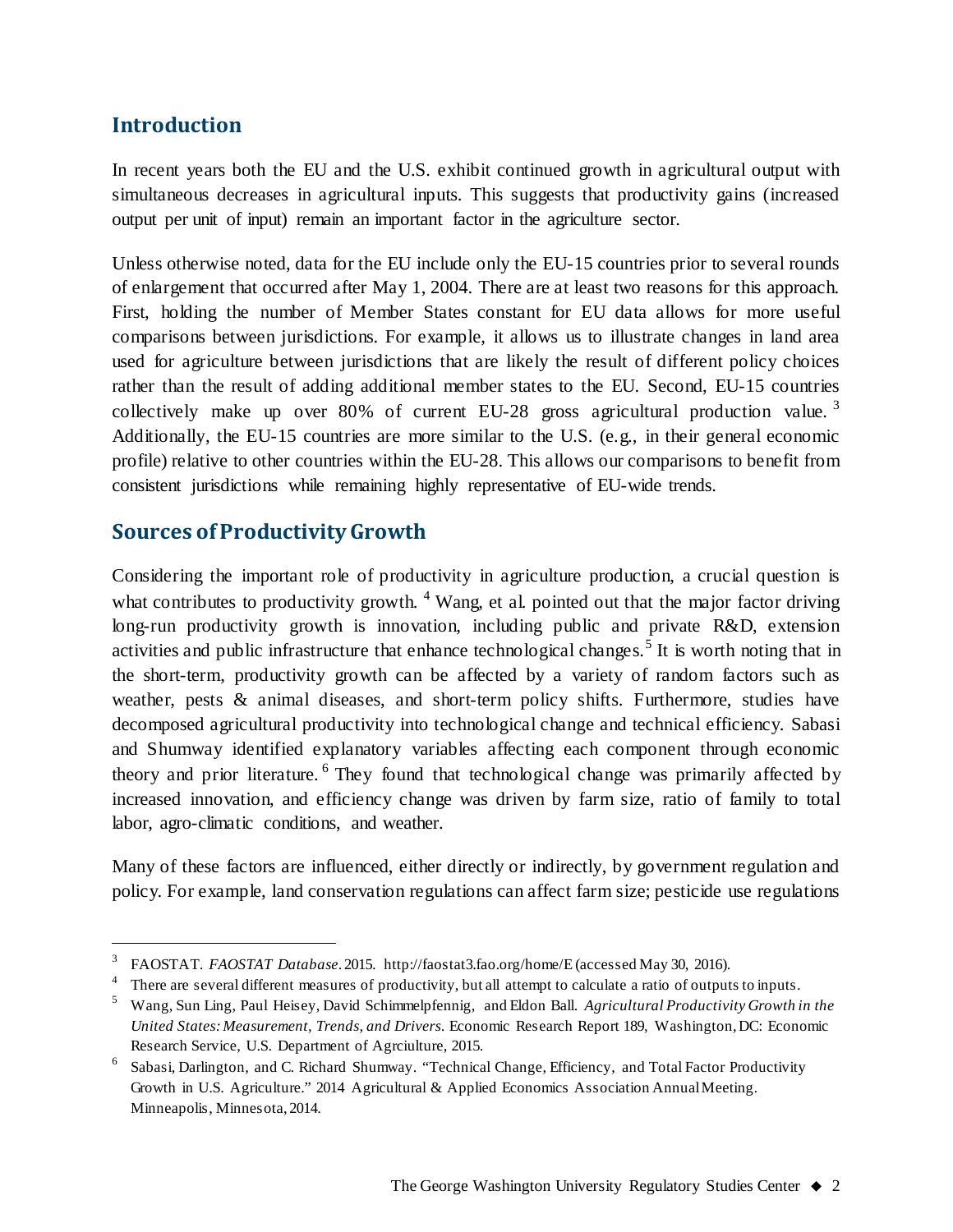can affect pest damages to crop yield; farm labor regulations can affect labor ratio; and market regulations can affect capital inputs and technological investments. Relevant regulations thus are expected to affect agricultural productivity. Leetmaa, Arnade and Kelch, in their comparative study of U.S. and EU agricultural productivity, noted that "relatively few studies have investigated the impact of government policy on agricultural productivity."<sup>[7](#page-2-0)</sup> However, recent studies have drawn increasing attention to empirical evidence on the correlation between regulation and agricultural productivity. This chapter attempts to shed light on that relationship by summarizing the major measures and findings through literature review in the following sections.

## **Trends in Agricultural Growth**

The EU and the U.S. are two of the largest agricultural producers in the world, and both jurisdictions have experienced continued growth in agricultural output. The following section compares agricultural output with the use of inputs in both jurisdictions to determine whether input use explains output growth. The findings demonstrate that the overall contribution of agricultural input use to output growth is negative for both the EU and the U.S from 1981 to 2013. This implies that increased output should be attributed primarily to gains in productivity.

#### **Agricultural Output in the U.S. and EU**

Figure 1 illustrates that both the EU and the U.S. have experienced growth in total agricultural production from 1981 to 2013. Possibly due to the U.S. farm financial crisis in the early 1980s, agricultural output in the U.S. fluctuated between 1980 and 1990, while agricultural output growth in the EU-15 were relatively steady. Beginning in 1990s, growth rates in the U.S. consistently exceeded those of the EU.<sup>[8](#page-2-1)</sup> Over the 32-year period, agricultural output in the U.S. grew at an average annual rate of 1.28% compared to a 0.42% annual rate in the EU-15. By 2013, agricultural output in the U.S. was about 42% higher than it had been in 1981, whereas agricultural output in the EU-15 had only grown by approximately 13% over that same period.

<span id="page-2-0"></span> <sup>7</sup> Leetmaa, Susan E., Carlos Arnade, and David Kelch. *Comparison of U.S. and EU Agricultural Productivity with Implications for EU Enlargement*. Agriculture and Trade Report, Washington, DC: Market and Trade Economics Division, Economic Research Service, U.S. Department of Agriculture, 2004.

<span id="page-2-1"></span><sup>&</sup>lt;sup>8</sup> Two events may have played a role. In 1980, the U.S. halted grain shipments to the Soviet Union, which caused the collapse of grain prices and precipitated a 6-year decline in U.S. farmland values. [\(https://www.agclassroom.org/gan/timeline/1980.htm\)](https://www.agclassroom.org/gan/timeline/1980.htm) [\(http://site.iptv.org/mtom/classroom/module/13999/farm](http://site.iptv.org/mtom/classroom/module/13999/farm-crisis?tab=background#background)[crisis?tab=background#background\)](http://site.iptv.org/mtom/classroom/module/13999/farm-crisis?tab=background#background). In 1986 the U.S. adopted the Coordinated Framework for Biotechnology, which facilitated innovations that likely contributed to an increase in productivity beginning in the late 1980s.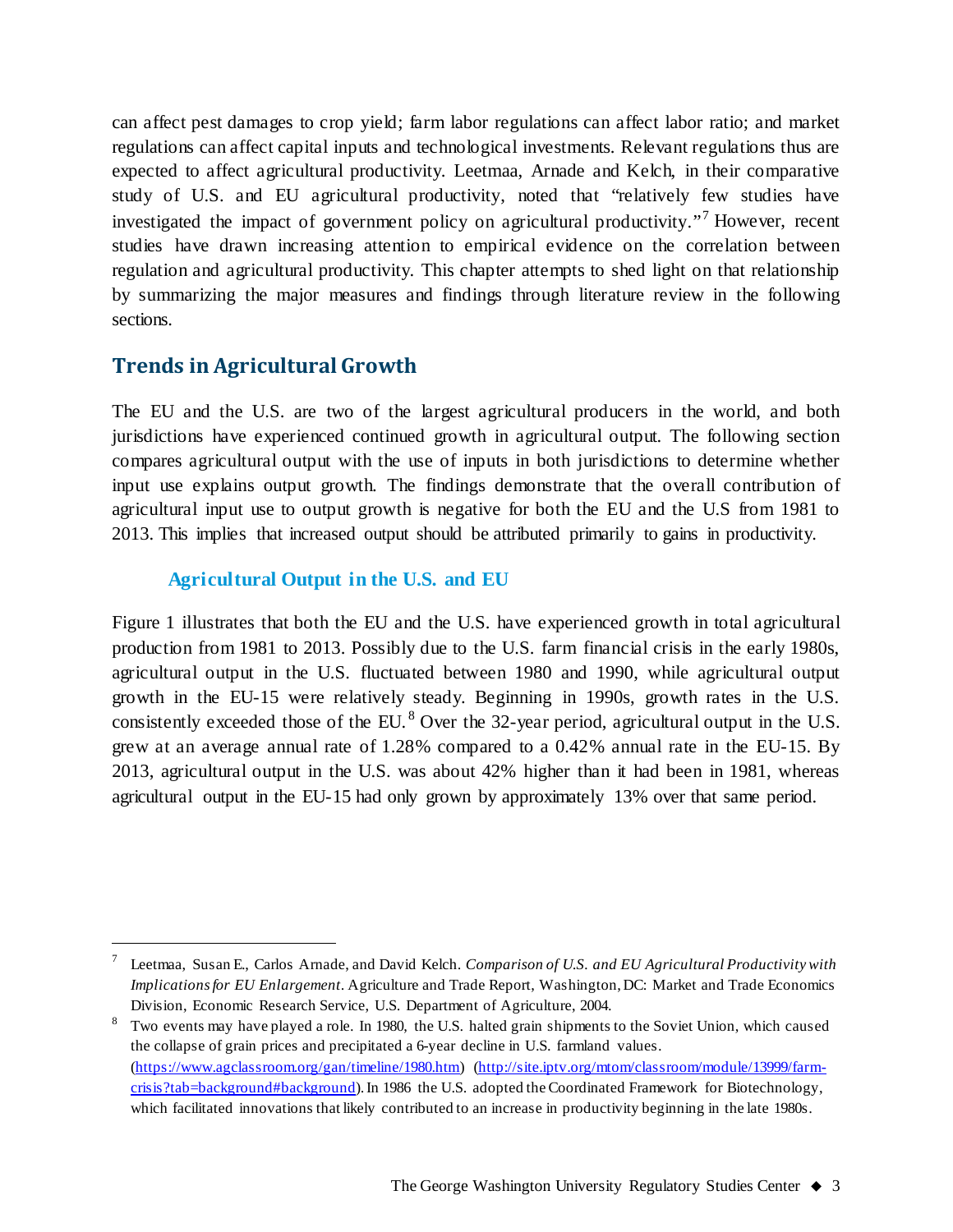



Indices are developed by FAO using agriculture production quantities weighted by 2004-2006 average international commodity prices and summed for each year.<sup>[9](#page-3-0)</sup>

Crops are particularly sensitive to short-term shocks (e.g. pests or changes in weather), but Figure 2 shows that crop production in the EU and U.S. exhibited growth patterns similar to those displayed in Figure 1 for agricultural production broadly. Output within both jurisdictions increased overall between 1981-2013, but, starting in the 1990s, rates of change in the U.S. exceeded those in Europe. On average, crop output in the EU-15 and the U.S. grew by 0.66% and 1.59% per year, respectively.

Source: *Calculated from FAOSTAT*

<span id="page-3-0"></span><sup>&</sup>lt;sup>9</sup> Please see FAOSTAT metadata on production indices for details on the methodology <http://www.fao.org/faostat/en/#data/QI/metadata>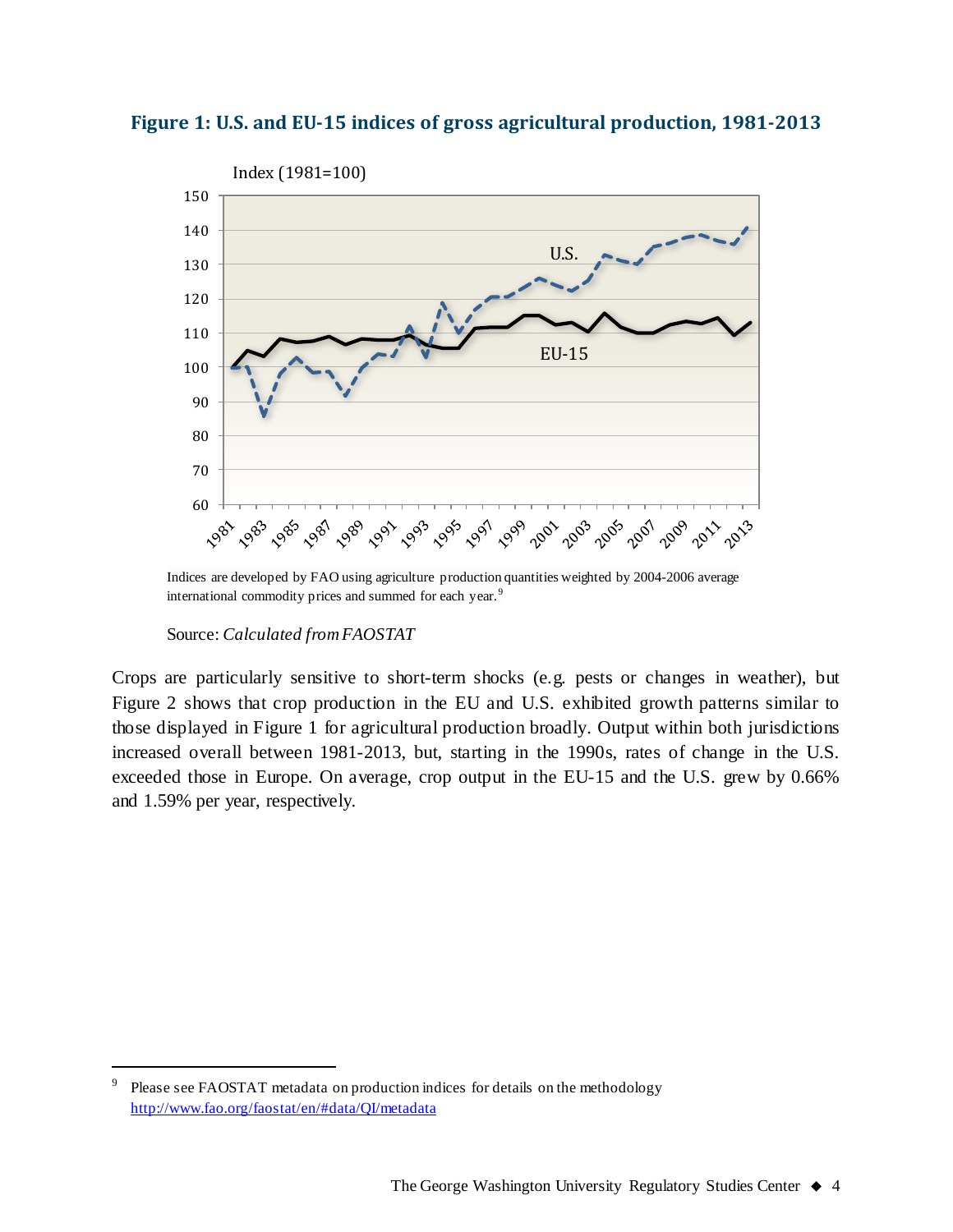



Indices are developed by FAO using agriculture production quantities weighted by 2004-2006 average international commodity prices and summed for each year.

Source: *Calculated from FAOSTAT*

It is common practice to attribute changes in agricultural output to two factors: changes in the use of agricultural inputs, and agricultural productivity growth. <sup>[10](#page-4-0)</sup> Generally, agricultural inputs include labor, land, capital and intermediate inputs (such as fertilizer), while productivity is defined as the remaining changes in output that cannot be explained by changes in inputs.<sup>[11](#page-4-1)</sup> The following sections further highlight the trend in agricultural inputs and productivity and their roles in driving output growth in the EU and the U.S.

#### **Agricultural Input Use in U.S. and EU**

Labor and land are two of the most important traditional inputs in agricultural production. Figures 3 and 4 show that, while output has increased since 1981, labor and land input have decreased overall in both the EU and the U.S. Agricultural land area in the EU declined by about 0.40% per year from 1981 to 2013. Similarly, the U.S. experienced a moderate but continued decrease in agricultural land area at an average annual rate of 0.17%.

<span id="page-4-0"></span><sup>&</sup>lt;sup>10</sup> Leetmaa et al  $(2004)$ ; Wang, et al.  $(2015)$ 

<span id="page-4-1"></span><sup>11</sup> *Ibid*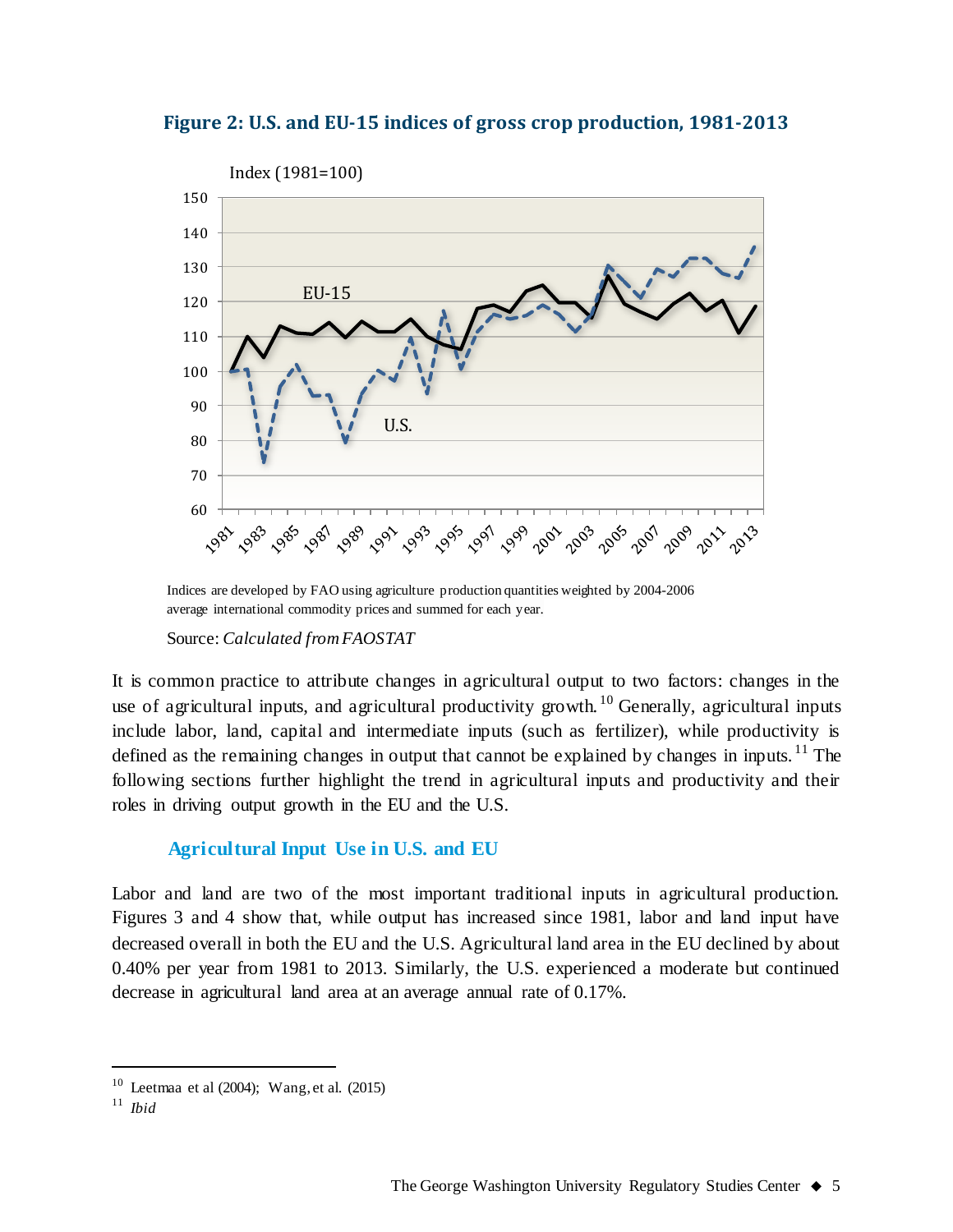Agricultural labor input exhibited a distinctly more significant decline in both jurisdictions beginning in 1994. Agricultural labor input<sup>[12](#page-5-0)</sup> in the EU decreased by approximately 2.31% per year on average between 1991 and 2013. U.S. agricultural labor input decreased by 1.48% per year since 1981 and 1.09% per year since 1991.



**Figure 3: U.S. and EU-15 indices of agricultural land area, 1981-2013**

Source: *Calculated from FAOSTAT*

<span id="page-5-0"></span> $12$  Labor input for the U.S. and the EU is measured from different sources therefore it is only meant to be indicative of individual trends, and not comparable measures due to possible differences in data and methods of calculation.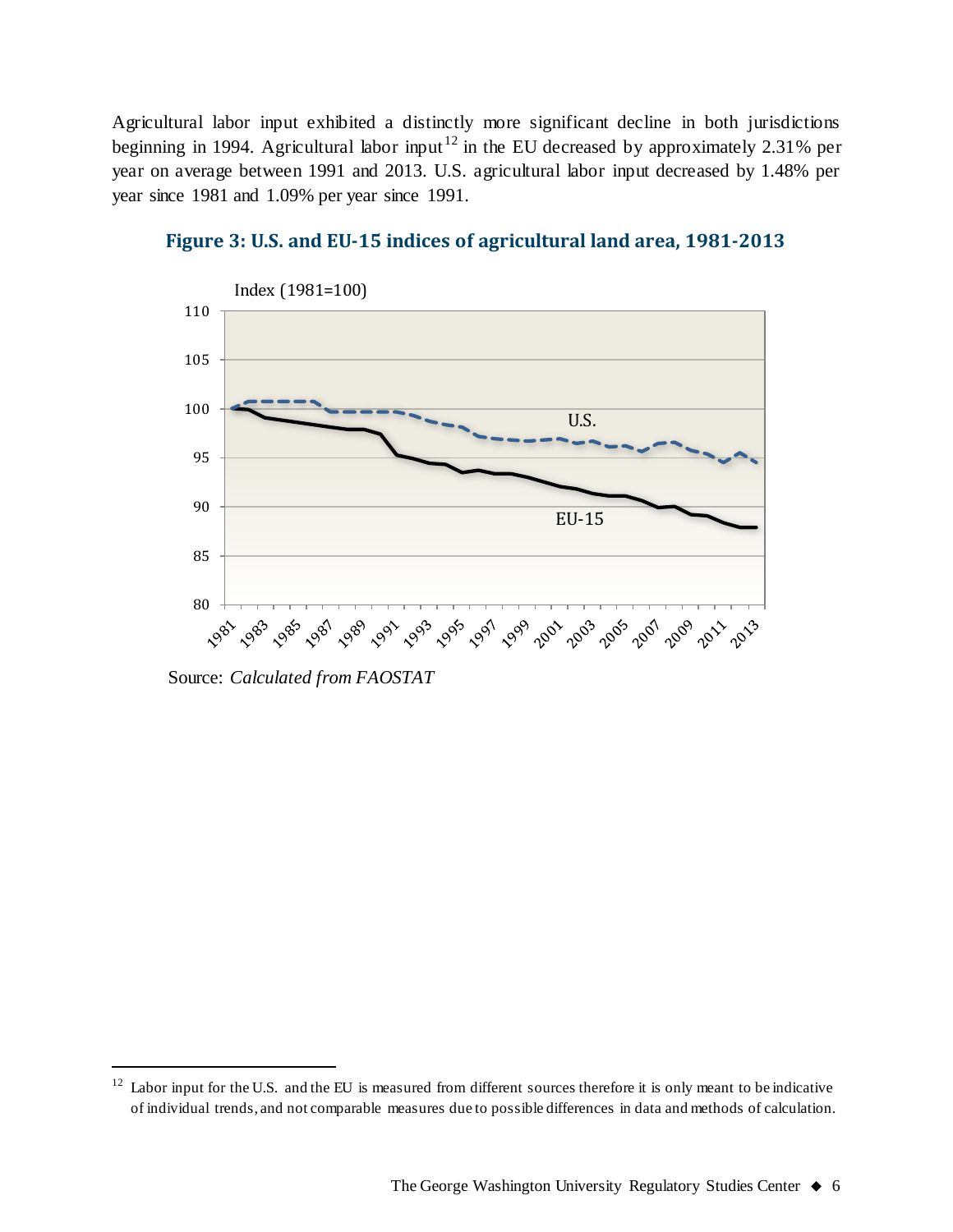

### **Figure 4: U.S. and EU indices of agricultural labor input 1981-2013 for U.S., 1991-2013 for EU-15**

Note: Labor input for the U.S. and the EU is measured from different sources and may not be comparable measures because of possible differences in data and methods of calculation.

Source: *ERS Agricultural Productivity in the U.S.; EuroStat Economic Accounts for Agriculture*

Intermediate inputs in agricultural production include seed, feed, purchased livestock, fertilizer, pesticides, energy, and purchased services. <sup>[13,](#page-6-0)[14](#page-6-1)</sup> Unlike labor and land inputs, figure 5 shows an increasing trend in total intermediate input use in agricultural production. The EU's intermediate input use increased at an average annual growth rate of 0.73% from 1993 to 2013. Intermediate input use in the U.S. grew by 0.56% per year since 1981 and 0.95% per year since 1993.

<span id="page-6-0"></span><sup>&</sup>lt;sup>13</sup> Purchased services include contract labor service, capital equipment lease, custom machine work (such as tilling, plowing, field cultivation, mowing, planting, and fertilizer spreading), machinery repair, building repair, transportation and storage, veterinary services

<span id="page-6-1"></span><sup>14</sup> Wang, et al. (2015)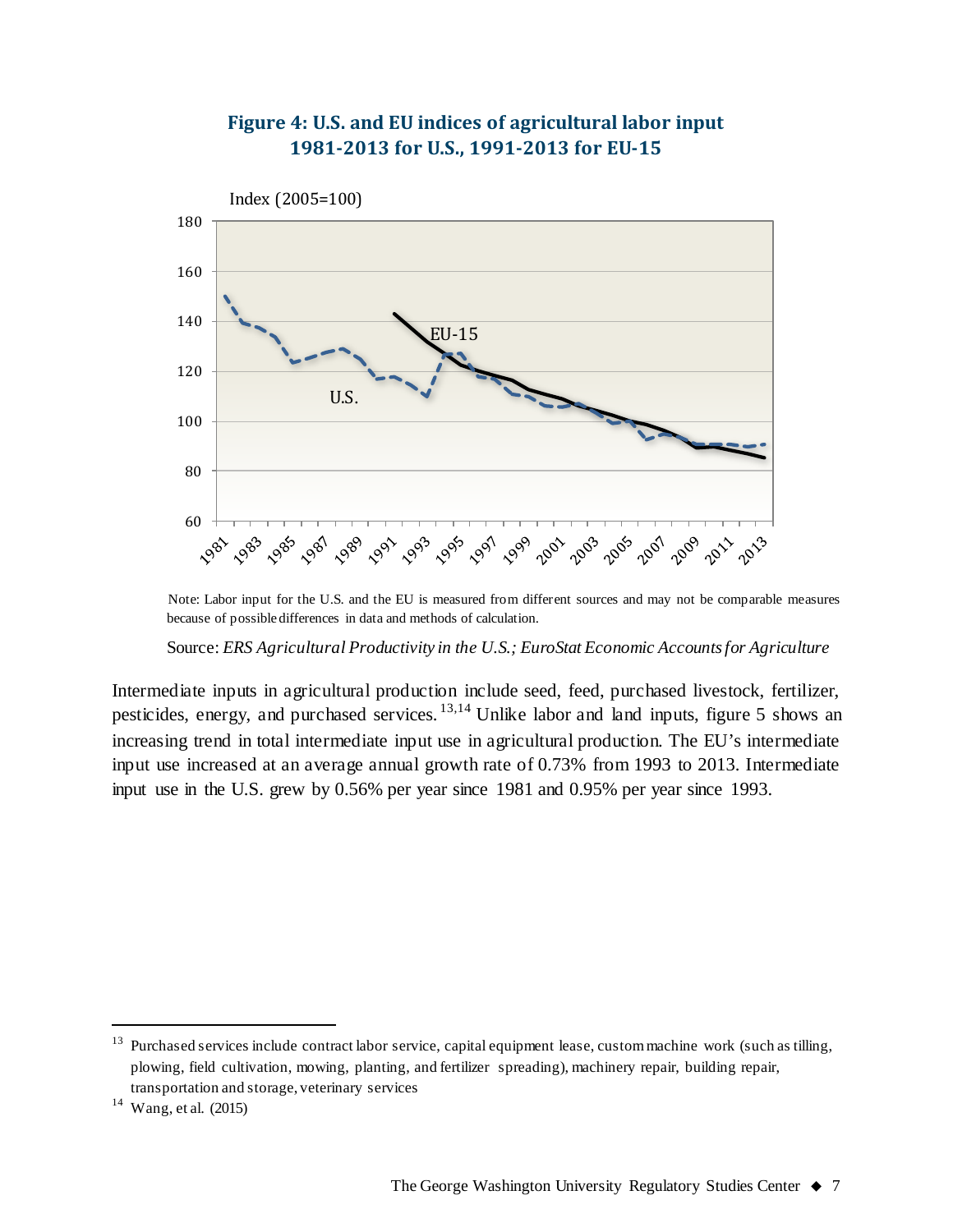#### **Figure 5: U.S. and EU indices of intermediate input consumption in agriculture, 1981-2013 for U.S., 1993-2013 for EU**



\* Intermediate inputs in the U.S. include feed and seed, energy, fertilizer and lime, pesticides, purchased services, and other intermediate. Intermediate inputs in the EU include purchases made by farmers for raw and auxiliary materials such as seeds and plantings, fertilizers, and plant protection products used for crop and animal production, and expenditure on veterinary services, repairs and maintenance, and other services. Agriculture input for indices are measured in dollars (U.S) and euro (EU) for base year 2005. The graph is intended to illustrate individual trends, not comparative perspective.

Source: *ERS Agricultural Productivity in the U.S.; EuroStat Economic Accounts for Agriculture*

The overall contribution of major agricultural input use to agricultural output growth remains slightly negative from 1981 through 2013 even accounting for increases in the use of intermediate inputs. Therefore, it is reasonable to assume that productivity increases explain recent agricultural output growth in the EU and the U.S.

#### **Measuring Agricultural Productivity**

To verify the assumption that productivity has been a major factor in agricultural output growth in the EU and the U.S., it is important to compare the trend in agricultural productivity in both jurisdictions over time. However, unlike agricultural outputs and inputs, agricultural productivity lacks a uniform definition or measure. Various measures of agricultural productivity are presented in the literature, including single-factor measures such as crop yield per acre, valueadded per worker, and total factor productivity (TFP) which accounts for all agricultural inputs and outputs. Among these, TFP is considered to be the most informative and comprehensive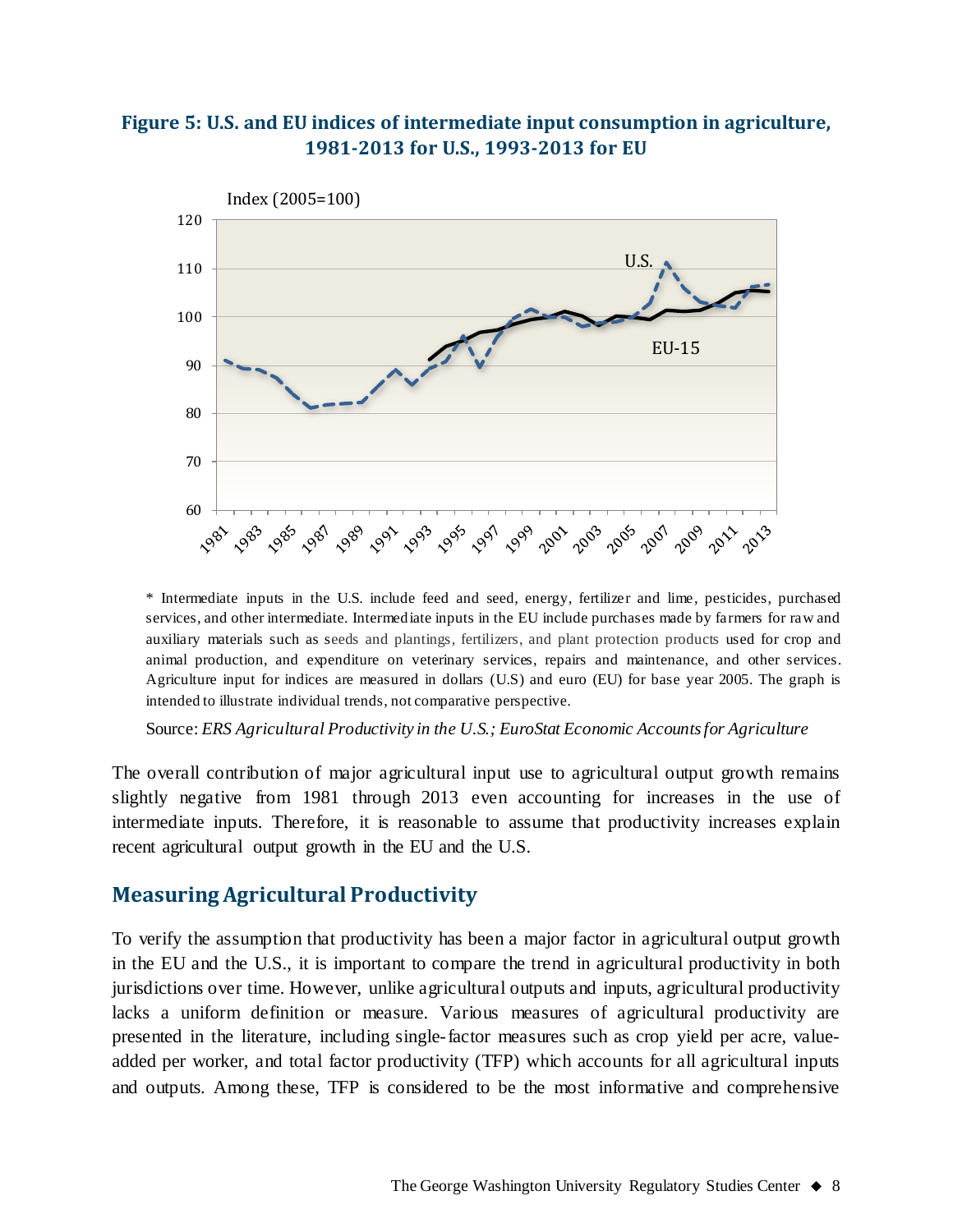measure.<sup>[15](#page-8-0),[16](#page-8-1)</sup> However, there are differences in methods for measuring TFP in the U.S. and the EU.

The assumptions, data, and methods used to calculate TFP in the EU differ substantively from USDA-ERS IAP estimates, particularly in four areas: (i) measures of productivity; (ii) methodology; (iii) data sources; and (iv) subsamples. USDA-ERS measures of TFP estimate changes over time within a country, while COMPETE estimates differences in TFP levels over time between countries. Although both measures use the Törnqvist-Theil index<sup>[17](#page-8-2)</sup> to aggregate multiple outputs and inputs, COMPETE employs a metafrontier approach  $18$  to estimate TFP levels, and USDA-ERS IAP uses the Cobb-Douglas production function [19](#page-8-4) to estimate the difference between output and input growth.

#### **Measures of TFP in the EU**

In the EU, measurement of agricultural productivity has changed over the years. As part of the Common Agricultural Policy (CAP) "Agenda 2000" reform, Eurostat developed indicators for agricultural productivity, including a Multi-Factor Productivity (MFP) index that compares the growth in agricultural output to the growth in a bundle of, but not all, agricultural inputs.<sup>[20](#page-8-5)</sup> Eurostat measured and published annual MFP growth rates for member states for several years in the early 2000s but later discontinued doing so due to a lack of data availability.

The EU expanded its efforts to develop methods for measuring agricultural productivity via COMPETE, a research project supported by the European Commission's Seventh Framework Programme between 2012 and 2015.<sup>[21](#page-8-6)</sup> Under this project, indicators of competitiveness of European food chains including agricultural productivity were defined and estimated. Rather than measuring TFP growth rates, COMPETE estimates TFP levels using a comparative assessment of TFP differences among EU member states and data from the Farm Accounting

<span id="page-8-0"></span><sup>&</sup>lt;sup>15</sup> USDA-ERS. Methodology for Measuring International Agricultural Total Factor Productivity (TFP) Growth. October 16, 2015. [http://www.ers.usda.gov/data-products/international-agricultural-productivity/documentation](http://www.ers.usda.gov/data-products/international-agricultural-productivity/documentation-and-methods.aspx)[and-methods.aspx](http://www.ers.usda.gov/data-products/international-agricultural-productivity/documentation-and-methods.aspx)(accessed May 20, 2016).

<span id="page-8-1"></span><sup>16</sup> Čechura, Lukáš, Aaron Grau, Heinrich Hockmann, Zdeňka Kroupová, and Inna Levkovych. "Total Factor Productivity in European Agricultural Production." *COMPETE*. October 9, 2014. http://www.competeproject.eu/publications/working-papers.html (accessed May 30, 2016).

<span id="page-8-2"></span><sup>&</sup>lt;sup>17</sup> A Törnqvist price index is a weighted geometric average of the price relatives using the arithmetic averages of the value shares in the two periods as weights.

<span id="page-8-3"></span> $18$  A metafrontier approach calculates technical inefficiency by estimating the technology gaps between farms under different technologies and farms under potential technologies available to the industry as a whole.

<span id="page-8-4"></span><sup>&</sup>lt;sup>19</sup> The Cobb–Douglas production function is used to estimate the technological relationship between inputs and the output they produce.

<span id="page-8-5"></span><sup>20</sup> Matthews, Alan. *What is happening to EU agricultural productivity growth?* May 4, 2014. <http://capreform.eu/what-is-happening-to-eu-agricultural-productivity-growth/> (accessed May 30, 2016).

<span id="page-8-6"></span> $21$  Čechura et al. (2014)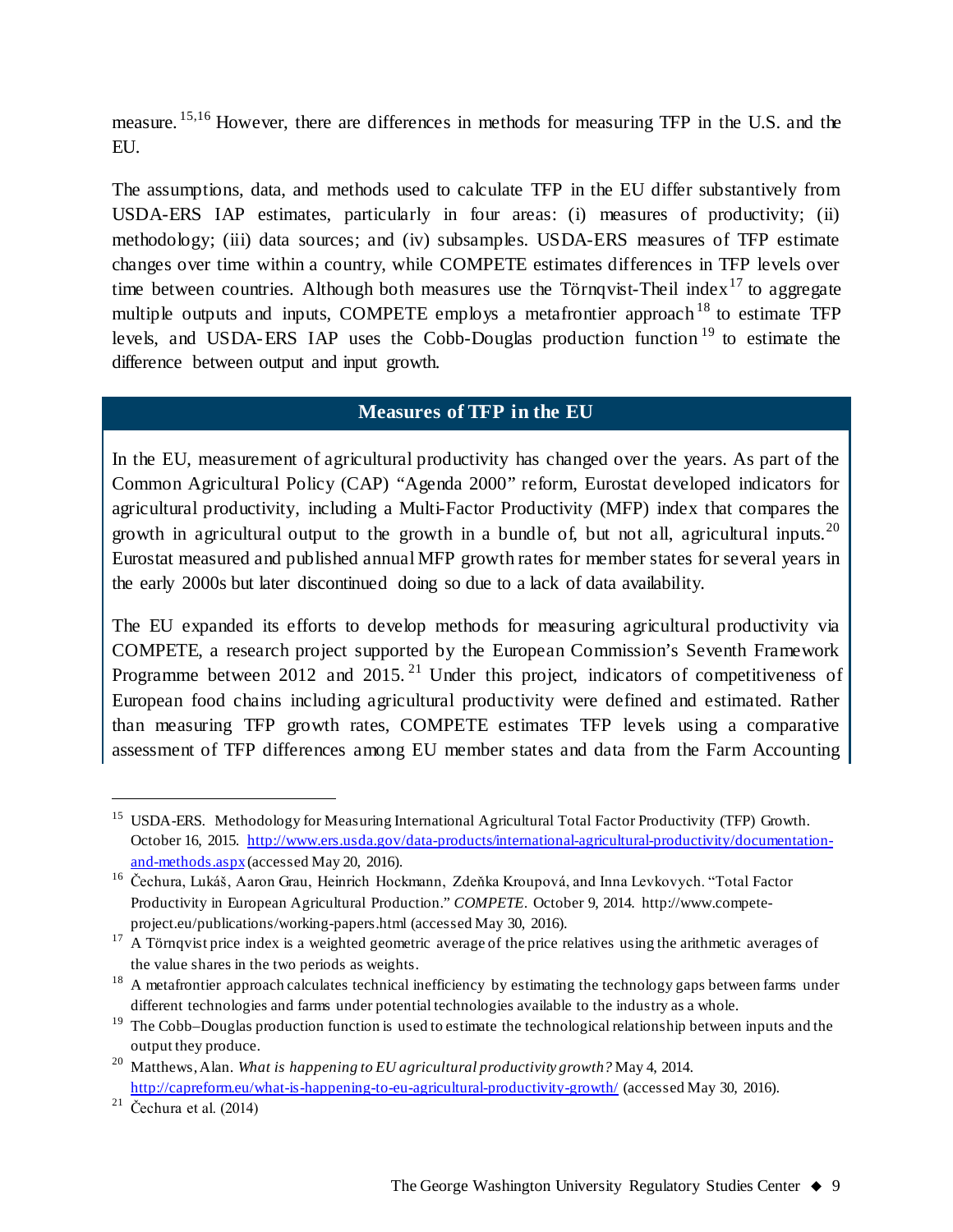Data Network (FADN) provided by the European Commission. It is not clear if TFP levels will continue to be calculated after 2015, but EU member states recognize the need for indicators to continue measuring CAP's impact on the EU's agricultural sector.<sup>[22,](#page-9-0) [23](#page-9-1)</sup>

#### **Measures of TFP in the U.S.**

The U.S. Department of Agriculture Economic Research Service (USDA-ERS) uses a "growth accounting" approach to measure changes in agricultural TFP over time. This calculates TFP growth rates by subtracting the aggregate input growth rate from the aggregate output growth rate. Two estimates of TFP reported by ERS are: Agricultural Productivity in the U.S. (USAP) and International Agricultural Productivity (IAP). USAP measures domestic agricultural TFP growth, whereas IAP is developed for cross-nation comparisons of growth rates. It is worth noting that TFP growth reflects trends in productivity over time within a jurisdiction; therefore, IAP estimates are limited in their ability to compare relative levels of agricultural productivity between jurisdictions. Although both measures include U.S. national TFP growth, the estimates are not identical due to differences in their underlying assumptions and methodology.  $24$  In general, the IAP simplifies its assumptions to adjust for limited availability of data. In particular, the two estimates differ in their measurement of: (i) output growth, (ii) agricultural labor, (iii) farm capital stock, and (iv) inclusion of material inputs, as discussed below.

IAP uses global average agricultural prices from FAOSTAT, while USAP calculates output growth based on prices received by U.S. farmers. Additionally, data on labor are quality-adjusted by labor's demographic characteristics—such as sex, age, education and employment class—in the U.S., producing a more detailed measure than estimates at the international level, where these data are not available. There are also differences in the capital measurement of the respective estimates: USAP measures farm capital stock as a function of past capital expenditures, discounted for depreciation, whereas IAP measures inventory based on the number of major pieces of machinery in use on farms. The difference between the two estimates of TFP growth is also reflected in the comprehensiveness of the data on material inputs used in the U.S compared to the global level. In summary, the estimate for U.S. domestic TFP growth is based on a more detailed accounting of material inputs in comparison to its international counterpart.<sup>[25](#page-9-3)</sup>

<span id="page-9-0"></span><sup>&</sup>lt;sup>22</sup> European Commission's Directorate General for Agriculture and Rural Development. CAP monitoring and evaluation indicators - agriculture and rural development. May 23, 2016. [http://ec.europa.eu/agriculture/cap](http://ec.europa.eu/agriculture/cap-indicators/)[indicators/](http://ec.europa.eu/agriculture/cap-indicators/) (accessed May 31, 2016).

<span id="page-9-1"></span><sup>&</sup>lt;sup>23</sup> For more information on EU TFP methodology refer to Čechuraet al. (2014) a[t http://www.compete](http://www.compete-project.eu/publications/working-papers.html)[project.eu/publications/working-papers.html](http://www.compete-project.eu/publications/working-papers.html)

<span id="page-9-2"></span><sup>&</sup>lt;sup>24</sup> USDA-ERS. Methodology for Measuring International Agricultural Total Factor Productivity (TFP) Growth. October 16, 2015. [http://www.ers.usda.gov/data-products/international-agricultural-productivity/documentation](http://www.ers.usda.gov/data-products/international-agricultural-productivity/documentation-and-methods.aspx)[and-methods.aspx](http://www.ers.usda.gov/data-products/international-agricultural-productivity/documentation-and-methods.aspx)(accessed May 20, 2016).

<span id="page-9-3"></span><sup>&</sup>lt;sup>25</sup> For more information refer to USDA ERS IAP website: [https://www.ers.usda.gov/data-products/international](https://www.ers.usda.gov/data-products/international-agricultural-productivity/)[agricultural-productivity/](https://www.ers.usda.gov/data-products/international-agricultural-productivity/)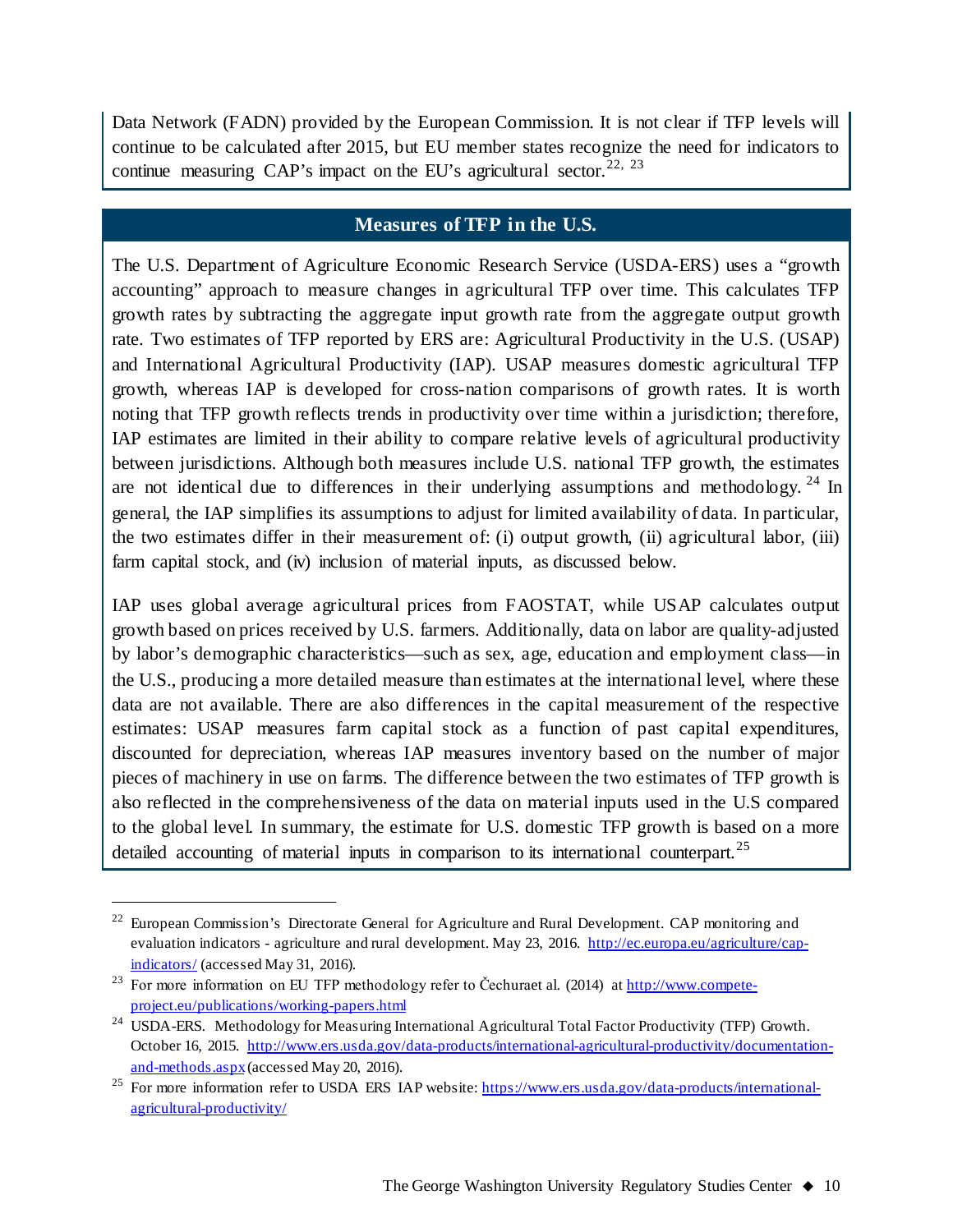There are also additional methodological differences in estimating EU TFP between IAP and COMPETE. IAP uses the FAOSTAT dataset on global average prices for farm output. In comparison, COMPETE uses data from FADN on farm income and the impact of CAP on 24 EU member states. Furthermore, both estimates use different samples in their calculations. COMPETE's estimates are derived from production data from three agricultural sectors—dairy, pork and cereals—whereas IAP's estimates are derived using 198 different crops and livestock.

## **Comparison of Agricultural Productivity**

This section<sup>26</sup> compares agricultural productivity in the EU and the U.S. using multiple relevant TFP estimates. We compare relative levels of TFP to illustrate the differences between both jurisdictions. We then proceed to use estimates of TFP growth to highlight the development of agricultural productivity over time within each jurisdiction. Finally, the role of productivity growth in driving agricultural output growth is further discussed, and possible factors affecting agricultural productivity are briefly summarized.

#### **Relative Levels of TFP in the U.S. and EU**

As previously discussed, although IAP estimates agricultural TFP growth for multiple countries, these estimates cannot be used to directly compare agricultural productivity levels between countries. Ball, et al.<sup>[27](#page-10-1)</sup> measured relative TFP levels for the EU and the U.S. from 1973 to 1993, $^{28}$  $^{28}$  $^{28}$  and updated the data in 2010. The latest results include levels of TFP for eleven EU member states relative to the U.S. from 1973 to 2002. The 1996 U.S. TFP level is used as the base year for comparison; table 1 displays the results from 1981 to 2002. The EU countries in the dataset account for roughly 75% of total EU-15 agricultural production value throughout this time period.<sup>[29](#page-10-3)</sup>

|      | Belgium |       | Denmarl Germany | Greece / | Spain | France | Ireland | It alv | Nether<br>-lands | Sweden | U.K.  | <b>EU</b> | U.S.  |
|------|---------|-------|-----------------|----------|-------|--------|---------|--------|------------------|--------|-------|-----------|-------|
| 1981 | 0.684   | 0.582 | 0.552           | 0.428    | 0.452 | 0.514  | 0.394   | 0.439  | 0.765            | 0.400  | 0.549 | 0.518     | 0.697 |
| 1982 | 0.692   | 0.624 | 0.592           | 0.446    | 0.486 | 0.560  | 0.423   | 0.448  | 0.785            | 0.430  | 0.562 | 0.548     | 0.720 |
| 1983 | 0.687   | 0.594 | 0.587           | 0.422    | 0.517 | 0.546  | 0.431   | 0.481  | 0.792            | 0.423  | 0.551 | 0.549     | 0.620 |

## **Table 1: Comparison of relative levels of agricultural TFP in the EU and U.S. (relative to U.S. TFP in 1996), 1981-2002**

<span id="page-10-0"></span> <sup>26</sup> Čechura, Grau, Hockmann, Kroupová, & Levkovych, 2014

<span id="page-10-1"></span> $27$  Ball, V. Eldon, J.-P. Butault, Carlos San Juan, and Ricardo Mora. "Chapter 13: Agricultural Competitiveness." In *The Economic Impact of Public Support to Agrciulture*, by V. Eldon Ball, Roberto Fanfani and Luciano Gutierrez, 243-271. New York: Springer, 2010.

<span id="page-10-2"></span> $28$  Leetmaa et al. (2004)

<span id="page-10-3"></span> $29$  FAOSTAT (2015)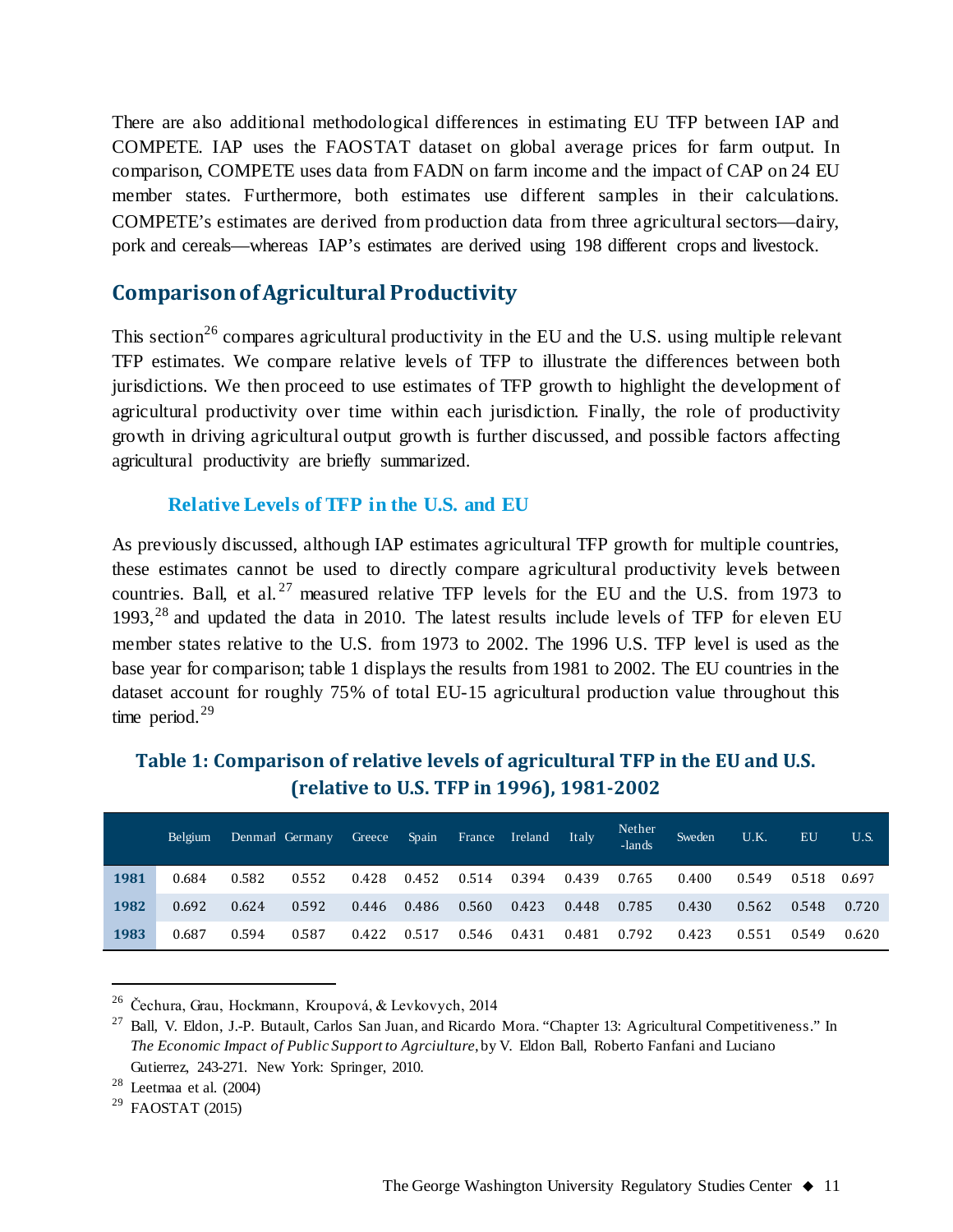|      | Belgium |       | Denmarl Germany | Greece | Spain | France | Ireland | Italy | Nether<br>-lands | Sweden | U.K.  | <b>EU</b> | <b>U.S.</b> |
|------|---------|-------|-----------------|--------|-------|--------|---------|-------|------------------|--------|-------|-----------|-------------|
| 1984 | 0.720   | 0.695 | 0.604           | 0.441  | 0.576 | 0.565  | 0.474   | 0.462 | 0.789            | 0.473  | 0.595 | 0.573     | 0.739       |
| 1985 | 0.717   | 0.683 | 0.585           | 0.455  | 0.609 | 0.576  | 0.467   | 0.472 | 0.778            | 0.466  | 0.573 | 0.574     | 0.789       |
| 1986 | 0.733   | 0.707 | 0.595           | 0.467  | 0.546 | 0.583  | 0.442   | 0.483 | 0.818            | 0.473  | 0.572 | 0.577     | 0.786       |
| 1987 | 0.714   | 0.672 | 0.576           | 0.472  | 0.607 | 0.596  | 0.467   | 0.493 | 0.804            | 0.448  | 0.571 | 0.582     | 0.813       |
| 1988 | 0.731   | 0.722 | 0.584           | 0.494  | 0.642 | 0.599  | 0.478   | 0.461 | 0.830            | 0.460  | 0.563 | 0.588     | 0.783       |
| 1989 | 0.739   | 0.757 | 0.592           | 0.511  | 0.606 | 0.604  | 0.451   | 0.479 | 0.850            | 0.494  | 0.578 | 0.593     | 0.854       |
| 1990 | 0.770   | 0.772 | 0.672           | 0.452  | 0.633 | 0.621  | 0.508   | 0.450 | 0.886            | 0.524  | 0.580 | 0.617     | 0.877       |
| 1991 | 0.775   | 0.780 | 0.596           | 0.550  | 0.632 | 0.606  | 0.516   | 0.489 | 0.896            | 0.508  | 0.587 | 0.609     | 0.877       |
| 1992 | 0.834   | 0.752 | 0.620           | 0.538  | 0.641 | 0.647  | 0.549   | 0.494 | 0.906            | 0.490  | 0.595 | 0.628     | 0.955       |
| 1993 | 0.841   | 0.802 | 0.620           | 0.516  | 0.645 | 0.638  | 0.525   | 0.515 | 0.914            | 0.523  | 0.579 | 0.631     | 0.913       |
| 1994 | 0.803   | 0.800 | 0.634           | 0.559  | 0.642 | 0.644  | 0.524   | 0.547 | 0.935            | 0.518  | 0.581 | 0.641     | 0.997       |
| 1995 | 0.801   | 0.812 | 0.646           | 0.575  | 0.597 | 0.657  | 0.526   | 0.579 | 0.940            | 0.539  | 0.568 | 0.647     | 0.928       |
| 1996 | 0.814   | 0.814 | 0.657           | 0.570  | 0.731 | 0.680  | 0.548   | 0.614 | 0.931            | 0.568  | 0.564 | 0.677     | 1.000       |
| 1997 | 0.818   | 0.817 | 0.666           | 0.590  | 0.773 | 0.687  | 0.555   | 0.636 | 0.903            | 0.587  | 0.568 | 0.690     | 1.005       |
| 1998 | 0.848   | 0.841 | 0.680           | 0.613  | 0.774 | 0.698  | 0.554   | 0.666 | 0.942            | 0.571  | 0.579 | 0.706     | 1.009       |
| 1999 | 0.871   | 0.851 | 0.714           | 0.629  | 0.725 | 0.717  | 0.550   | 0.715 | 0.969            | 0.573  | 0.596 | 0.721     | 1.006       |
| 2000 | 0.873   | 0.850 | 0.694           | 0.635  | 0.789 | 0.709  | 0.572   | 0.701 | 0.974            | 0.590  | 0.616 | 0.727     | 1.045       |
| 2001 | 0.833   | 0.854 | 0.666           | 0.636  | 0.816 | 0.691  | 0.573   | 0.699 | 0.954            | 0.586  | 0.592 | 0.719     | 1.039       |
| 2002 | 0.872   | 0.862 | 0.695           | 0.635  | 0.878 | 0.714  | 0.592   | 0.684 | 0.949            | 0.599  | 0.633 | 0.741     | 1.048       |

Source: *Ball et al. 2010; EU levels calculated by the authors using agricultural output data from FAOSTAT.*

In 1981, only the Netherlands had higher a level of agricultural TFP than the U.S. All countries in the dataset achieved growth in TFP levels from 1981 to 2002. Beginning in 1992, U.S. TFP surpassed the Netherlands and remained higher than all other EU countries. By 2002, several EU member states had significantly increased their TFP growth rates vis-à-vis U.S. growth rates, although their absolute levels of TFP still remain lower than the U.S. Spain achieved the most significant growth in TFP levels between 1981 and 2002 with an average growth rate of 2.8% per year, slightly higher than the U.S. average annual growth rate of 2.6%.

Leetmaa, Arnade and Kelch calculated a weighted average of TFP levels for the eleven EU countries by multiplying each member state's TFP level by its respective portion of the EU-11 gross agricultural production value in a given year using FAOSTAT data.<sup>[30](#page-11-0)</sup> The result indicates

<span id="page-11-0"></span> $30$  Leetmaa et al. (2004)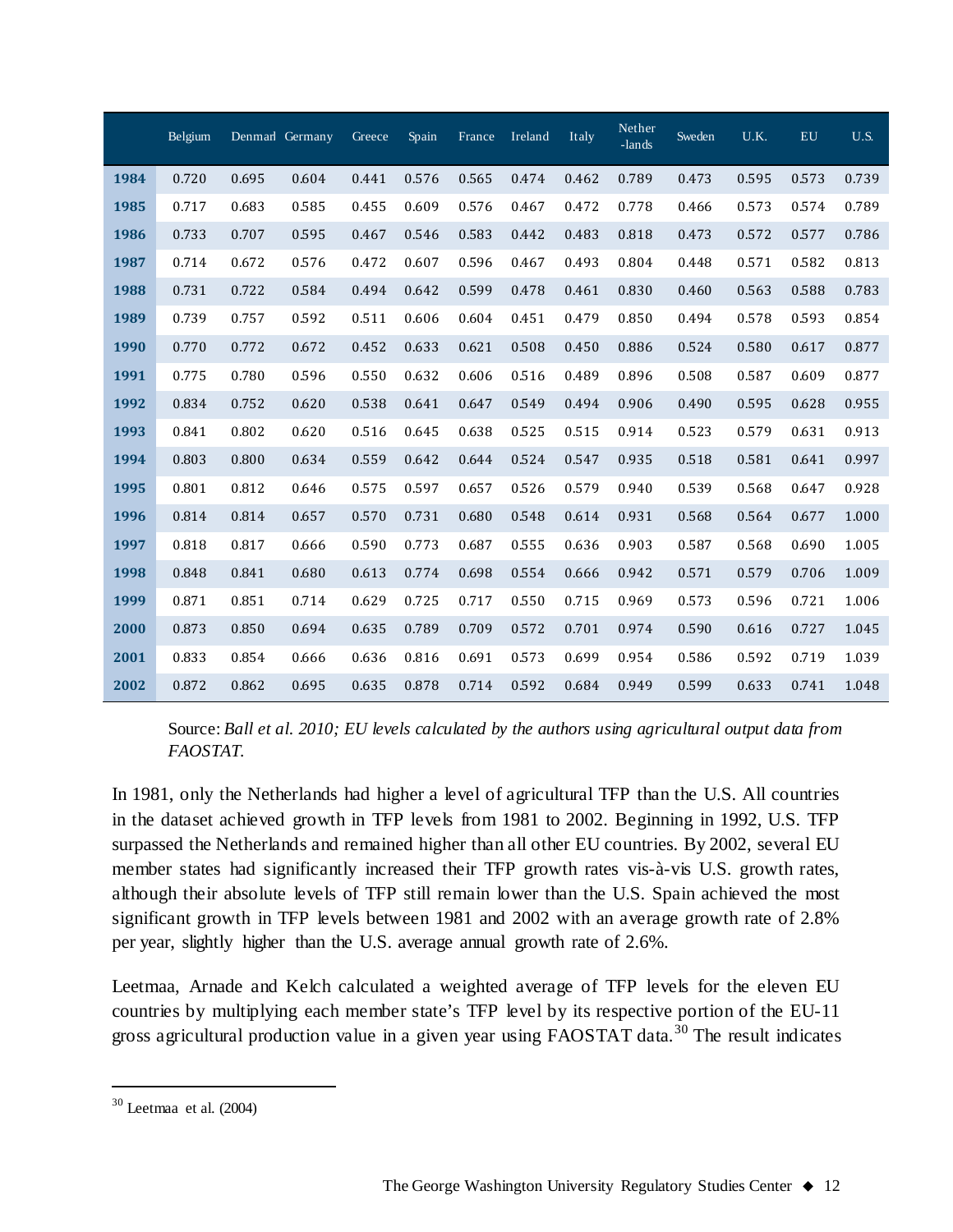that the absolute TFP level of the EU-11 was consistently lower than that of the U.S. from 1981 through 2002. Moreover, figures 6.1 and 6.2 illustrate that the difference between the EU-11 and the U.S. appears to be slightly expanding over time.



#### **Relative agricultural TFP levels, EU-11 and U.S., 1981-2002**

**6.2: Difference in TFP levels between U.S and EU-11, 1981-2002**



Source: *Ball et al. 2010; EU-11 levels calculated by the authors using agricultural output data from FAOSTAT.*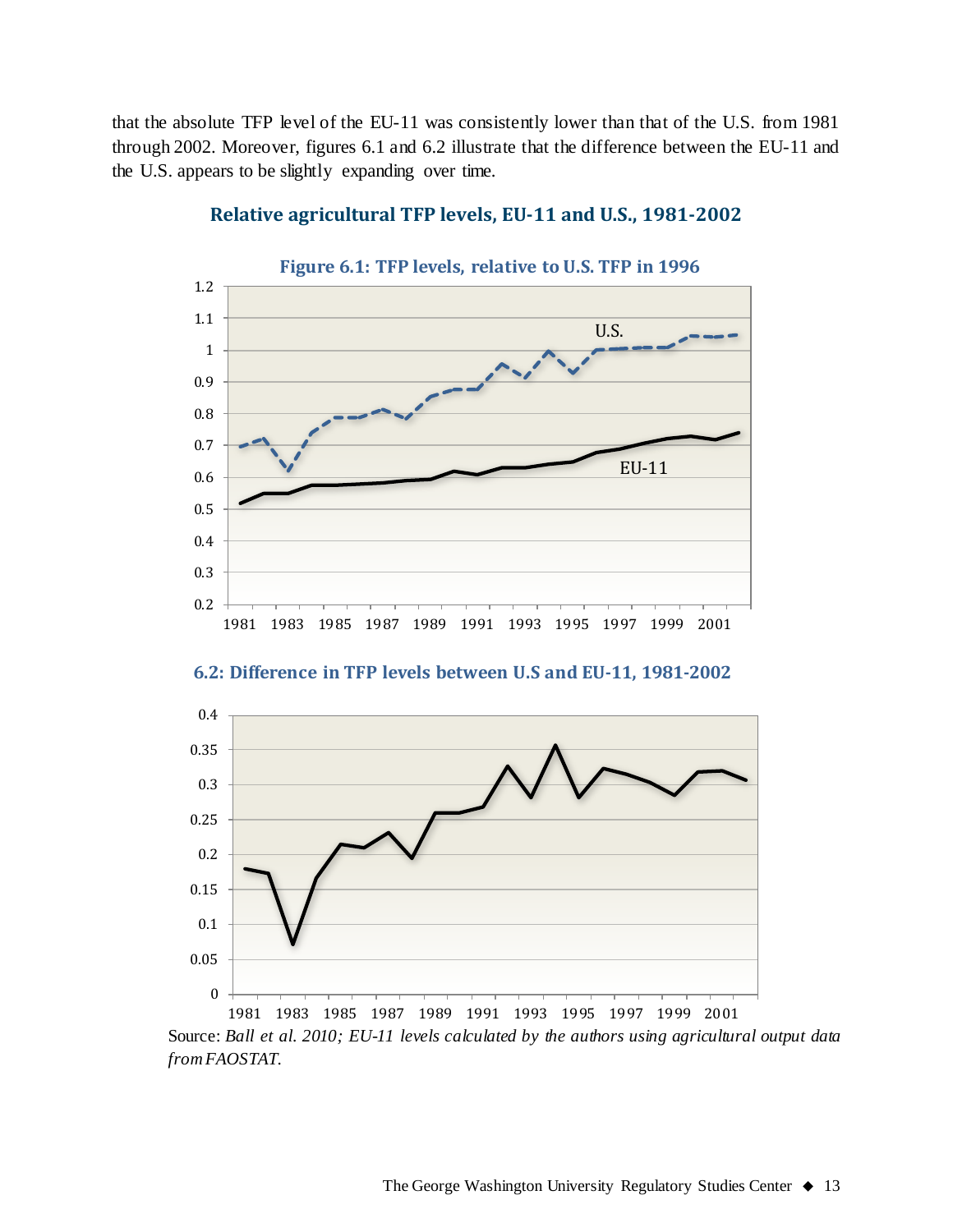#### **TFP Growth in the U.S. and EU**

As previously mentioned, TFP growth is a more widely used measure that captures changes in agricultural TFP over time within a jurisdiction. The IAP database provides internationally consistent and comparable agricultural TFP growth rates and indices for 173 countries from 1961 to 2013. This includes the U.S. and the majority of the EU-28 member states, excluding Slovenia and Croatia. It calculates agricultural TFP growth rates by subtracting aggregate agricultural input growth rate from smoothed agricultural output<sup>[31](#page-13-0)</sup> growth rate in a given year. Because of the different methodology, data and measurement, the IAP TFP growth estimates are not comparable with the Ball, et al. estimates.

Table 2 shows the indices of agricultural TFP growth in the U.S. and the EU-15 member states from 1981 through 2013. The indices are normalized to be 100 in the base year of 1981 for each country. As shown, all countries achieved TFP growth over the period and eight EU countries achieved cumulative TFP growth rates that exceeded the U.S. rate. These countries are Belgium-Luxembourg, <sup>[32](#page-13-1)</sup> Denmark, Germany, France, Italy, the Netherlands, Portugal, and Spain. Denmark achieved the largest growth (119%). Since the base year TFP level differs across countries, the indices do not represent the relative TFP levels between countries. It is important to note that the countries with the largest TFP growth are likely to have had initially lower TFP levels.<sup>[33](#page-13-2)</sup> This is due to the relatively lower cost of imitation vs innovation.<sup>[34](#page-13-3)</sup>

Figure 7 displays the weighted average of TFP growth indices for EU-15 compared to the U.S. From 1981 to 2013, the agricultural TFP growth in the EU and the U.S. followed a similar trajectory. The cumulative TFP growth of the EU-15 since 1981 reached 73%, compared with a cumulative U.S. TFP growth of 63%. However the average annual growth rate was slightly higher in the U.S.  $(1.75\%)$  than in the EU-15  $(1.56\%)$ . Agricultural TFP levels in the EU have been consistently lower than the U.S., although both jurisdictions have enjoyed similar growth patterns throughout the same period.

<span id="page-13-0"></span> $31$  Smoothed output is FAO gross agricultural output smoothed using the Hodrick-Prescott filter/decomposition (Lambda=6.25). (USDA IAP). The Hodrick-Prescott filter is a tool used to remove the cyclical component in a time-series in order to smooths the time series data to more accurately estimate a trend.

<span id="page-13-1"></span><sup>&</sup>lt;sup>32</sup> Statistics in FAOSTAT are available for the Belgium-Luxembourg Economic Union as a combined entity until 1999, and for Belgium and Luxembourg respectively from 2000. Statistics in ERS IAP database are available for Belgium-Luxembourg as a combined entity for all available years.

<span id="page-13-2"></span> $33$  Leetmaa et al. (2004)

<span id="page-13-3"></span><sup>&</sup>lt;sup>34</sup> Ball, V. Eldon, J.-P. Butault, Carlos San Juan, and Ricardo Mora. "Chapter 13: Agricultural Competitiveness." In *The Economic Impact of Public Support to Agrciulture*, by V. Eldon Ball, Roberto Fanfani and Luciano Gutierrez, 243-271. New York: Springer, 2010.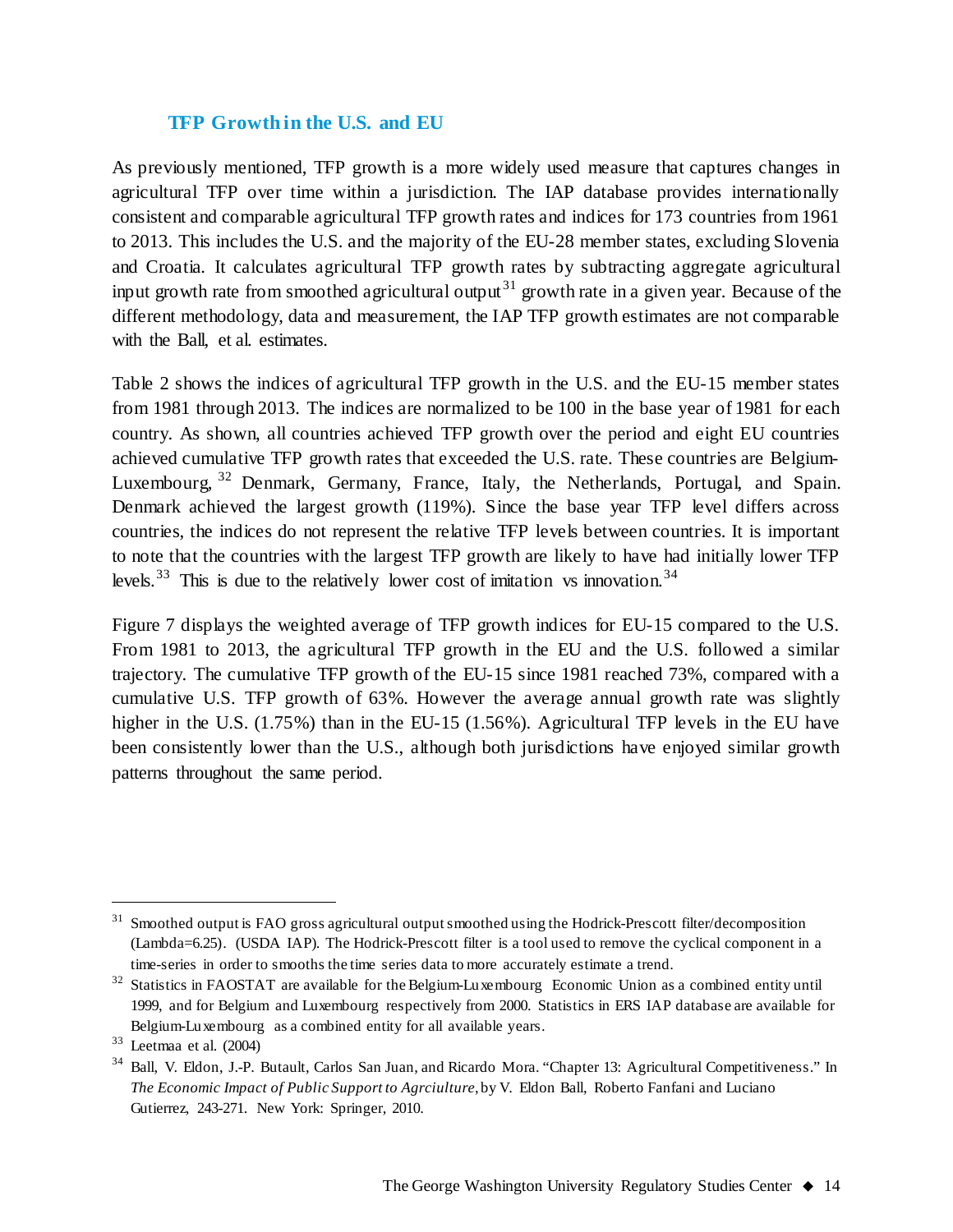

**Figure 7: Indices of Agricultural TFP Growth, EU-15 and U.S., 1981-2013**

Source: *Calculated from USDA-ERS IAP and FAOSTAT*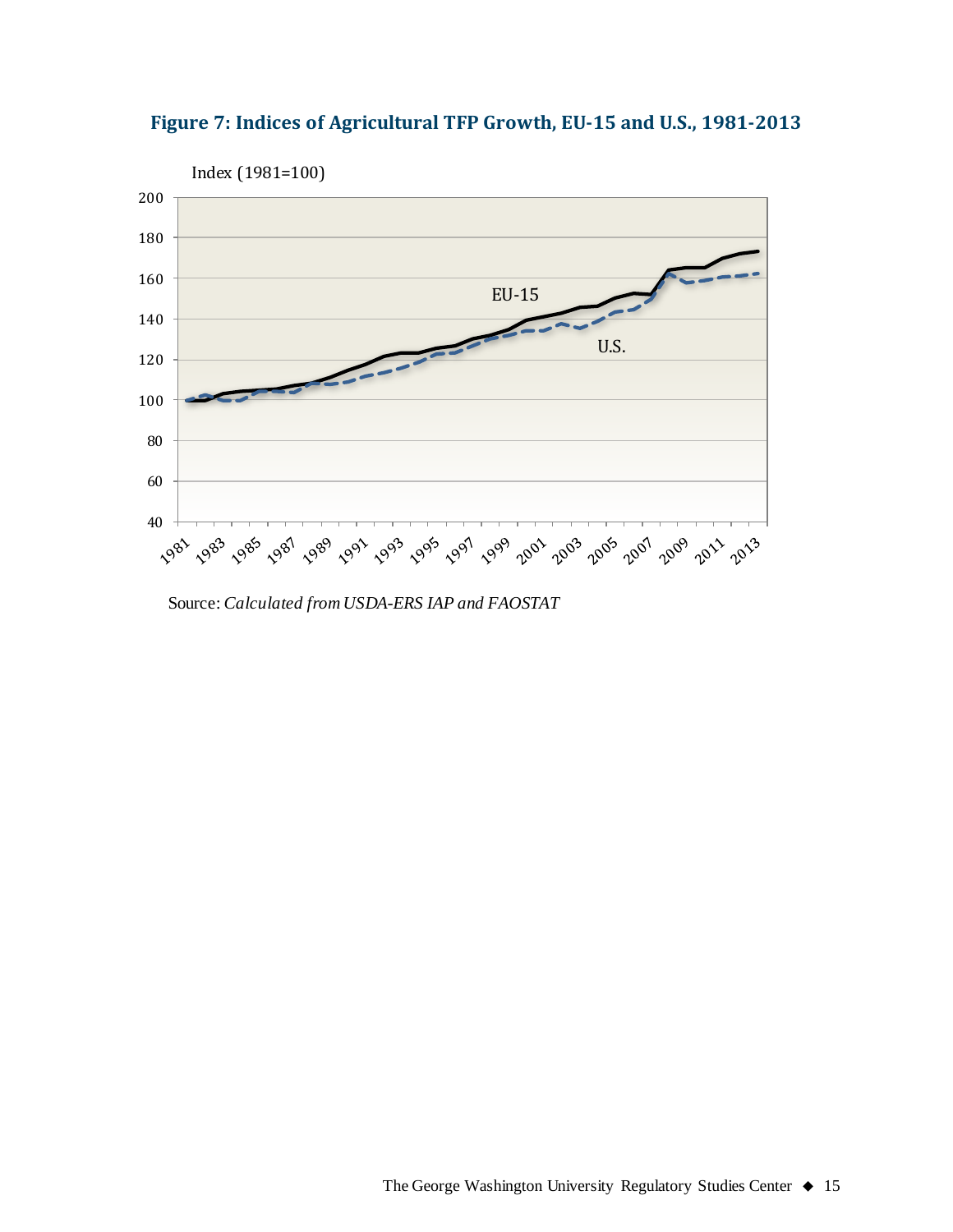|      | Austria | Belgium-<br>Luxembourg | Denmark | Germany | France | Finland | Greece | Ireland | Italy  | Nether-<br>lands | Portugal | Spain  | Sweden | <b>UK</b> | <b>U.S.</b> |
|------|---------|------------------------|---------|---------|--------|---------|--------|---------|--------|------------------|----------|--------|--------|-----------|-------------|
| 1981 | 100     | 100                    | 100     | 100     | 100    | 100     | 100    | 100     | 100    | 100              | 100      | 100    | 100    | 100       | 100         |
| 1982 | 103.03  | 96.24                  | 103.06  | 102.70  | 100.64 | 98.86   | 100.58 | 99.87   | 101.31 | 101.93           | 102.92   | 101.06 | 101.38 | 97.40     | 103.04      |
| 1983 | 103.25  | 96.11                  | 103.60  | 107.17  | 103.73 | 102.55  | 101.04 | 99.20   | 101.36 | 104.70           | 106.88   | 102.98 | 103.04 | 98.97     | 100.78      |
| 1984 | 101.82  | 101.41                 | 107.73  | 108.31  | 105.84 | 106.11  | 102.50 | 102.44  | 100.60 | 102.45           | 112.09   | 103.09 | 104.24 | 101.17    | 101.24      |
| 1985 | 102.50  | 100.58                 | 112.12  | 108.96  | 105.55 | 105.86  | 101.82 | 109.84  | 102.08 | 101.14           | 112.54   | 104.81 | 108.57 | 102.46    | 104.26      |
| 1986 | 109.71  | 103.38                 | 109.03  | 111.28  | 105.96 | 106.69  | 103.64 | 108.62  | 100.72 | 103.86           | 114.64   | 106.95 | 108.88 | 100.49    | 104.35      |
| 1987 | 111.98  | 105.65                 | 114.99  | 113.86  | 106.65 | 109.26  | 106.06 | 117.64  | 99.94  | 104.25           | 116.83   | 106.66 | 107.81 | 102.41    | 104.17      |
| 1988 | 108.54  | 108.06                 | 116.77  | 114.86  | 106.80 | 111.01  | 105.57 | 116.94  | 103.46 | 103.80           | 118.83   | 108.69 | 110.01 | 103.52    | 108.48      |
| 1989 | 113.42  | 111.76                 | 117.06  | 117.36  | 108.08 | 111.51  | 107.61 | 121.03  | 107.98 | 115.47           | 127.28   | 111.65 | 110.10 | 104.66    | 107.93      |
| 1990 | 109.50  | 115.69                 | 119.98  | 127.35  | 111.53 | 118.16  | 109.75 | 122.06  | 109.69 | 109.02           | 128.97   | 114.03 | 114.12 | 106.49    | 109.19      |
| 1991 | 112.19  | 122.83                 | 125.37  | 133.36  | 112.27 | 133.24  | 113.59 | 128.70  | 109.70 | 114.91           | 133.25   | 116.30 | 119.53 | 111.10    | 112.19      |
| 1992 | 114.99  | 130.57                 | 130.76  | 135.74  | 122.51 | 136.50  | 115.36 | 128.18  | 113.03 | 112.62           | 138.01   | 121.51 | 117.40 | 113.20    | 113.88      |
| 1993 | 117.80  | 139.91                 | 134.66  | 136.36  | 121.27 | 140.68  | 121.39 | 125.11  | 116.92 | 119.70           | 136.77   | 119.28 | 114.55 | 114.92    | 115.79      |
| 1994 | 119.36  | 141.40                 | 140.94  | 132.43  | 121.54 | 136.67  | 120.93 | 119.77  | 120.37 | 116.09           | 138.46   | 121.68 | 115.59 | 112.91    | 118.89      |
| 1995 | 125.70  | 145.26                 | 145.13  | 132.80  | 123.52 | 135.21  | 122.55 | 122.57  | 122.16 | 118.86           | 142.71   | 125.90 | 120.36 | 113.86    | 122.95      |
| 1996 | 124.67  | 149.59                 | 147.68  | 136.67  | 125.73 | 139.90  | 120.14 | 127.63  | 123.31 | 119.22           | 143.36   | 126.92 | 119.43 | 111.16    | 123.55      |
| 1997 | 124.71  | 152.91                 | 150.19  | 140.24  | 128.21 | 141.01  | 123.64 | 127.54  | 128.01 | 127.26           | 145.77   | 131.23 | 121.54 | 110.50    | 127.14      |
| 1998 | 128.36  | 152.38                 | 156.63  | 141.73  | 129.86 | 116.65  | 126.38 | 127.11  | 129.29 | 129.54           | 143.64   | 134.31 | 125.88 | 113.07    | 130.45      |
| 1999 | 140.06  | 151.66                 | 163.28  | 147.24  | 132.67 | 119.63  | 127.60 | 123.14  | 130.72 | 124.68           | 147.66   | 141.11 | 126.44 | 114.00    | 131.99      |
| 2000 | 140.02  | 156.61                 | 169.05  | 153.41  | 138.26 | 125.46  | 127.35 | 131.58  | 133.29 | 128.62           | 151.67   | 147.62 | 129.24 | 115.91    | 134.48      |
| 2001 | 138.40  | 155.76                 | 175.21  | 157.77  | 135.53 | 127.70  | 129.57 | 129.14  | 135.61 | 123.10           | 153.64   | 153.53 | 130.61 | 113.78    | 134.45      |

## **Table 2: Indices of Agriculture Total Factor Productivity Growth, EU-15 and U.S., 1981-2013**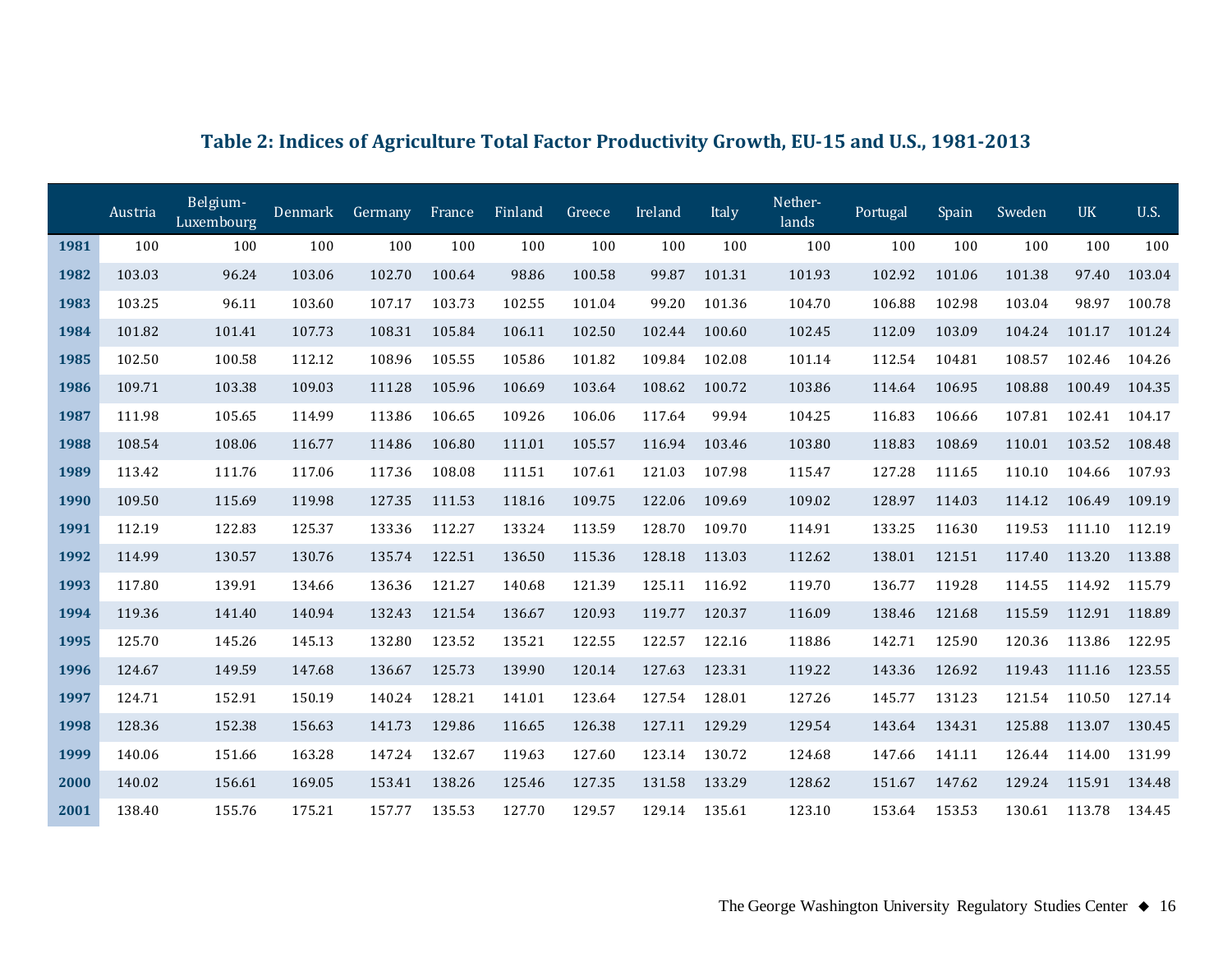|      | Austria | Belgium-<br>Luxembourg | <b>Denmark</b> | Germany | France | Finland | Greece | Ireland | Italy  | Nether-<br>lands | Portugal | Spain  | <b>Sweden</b> | <b>UK</b> | <b>U.S.</b> |
|------|---------|------------------------|----------------|---------|--------|---------|--------|---------|--------|------------------|----------|--------|---------------|-----------|-------------|
| 2002 | 144.89  | 154.41                 | 178.84         | 162.01  | 136.90 | 130.83  | 129.01 | 124.19  | 136.18 | 125.96           | 157.43   | 155.08 | 132.20        | 115.11    | 138.04      |
| 2003 | 147.98  | 155.68                 | 179.17         | 166.82  | 140.70 | 133.27  | 127.24 | 127.72  | 142.02 | 127.41           | 160.84   | 154.43 | 134.29        | 114.84    | 135.60      |
| 2004 | 146.82  | 151.10                 | 181.84         | 167.44  | 139.99 | 137.09  | 128.09 | 126.30  | 144.33 | 129.34           | 165.02   | 155.70 | 137.19        | 116.24    | 139.17      |
| 2005 | 148.86  | 155.96                 | 187.91         | 170.35  | 143.61 | 138.66  | 128.88 | 128.51  | 153.43 | 133.01           | 169.93   | 161.78 | 139.16        | 118.35    | 143.90      |
| 2006 | 152.25  | 155.14                 | 189.71         | 176.43  | 146.46 | 142.55  | 130.24 | 129.46  | 155.33 | 132.68           | 175.11   | 161.44 | 145.25        | 118.31    | 144.92      |
| 2007 | 154.11  | 150.12                 | 187.69         | 175.85  | 142.42 | 139.44  | 125.86 | 140.21  | 157.93 | 133.64           | 175.03   | 159.46 | 134.55        | 118.76    | 149.96      |
| 2008 | 170.70  | 160.97                 | 209.09         | 194.41  | 152.86 | 152.73  | 131.33 | 130.00  | 168.59 | 136.47           | 184.08   | 177.07 | 140.88        | 123.67    | 162.42      |
| 2009 | 173.39  | 156.22                 | 209.30         | 193.21  | 156.04 | 150.08  | 131.30 | 123.51  | 173.30 | 145.85           | 191.82   | 176.20 | 140.00        | 120.48    | 158.05      |
| 2010 | 162.33  | 159.47                 | 209.63         | 192.23  | 152.49 | 149.63  | 131.33 | 126.13  | 175.02 | 149.55           | 194.60   | 177.57 | 145.53        | 121.45    | 159.11      |
| 2011 | 162.40  | 161.71                 | 214.89         | 197.98  | 162.04 | 153.89  | 131.12 | 129.27  | 174.77 | 158.62           | 195.83   | 183.39 | 143.14        | 122.96    | 161.15      |
| 2012 | 162.50  | 163.31                 | 217.20         | 197.80  | 170.29 | 156.06  | 132.23 | 124.65  | 175.09 | 162.09           | 194.80   | 184.93 | 144.51        | 122.11    | 161.44      |
| 2013 | 162.37  | 166.44                 | 219.47         | 197.55  | 171.98 | 155.49  | 131.22 | 124.00  | 174.26 | 166.84           | 195.92   | 188.59 | 144.90        | 119.55    | 162.90      |

Source: *Calculated from USDA-ERS IAP*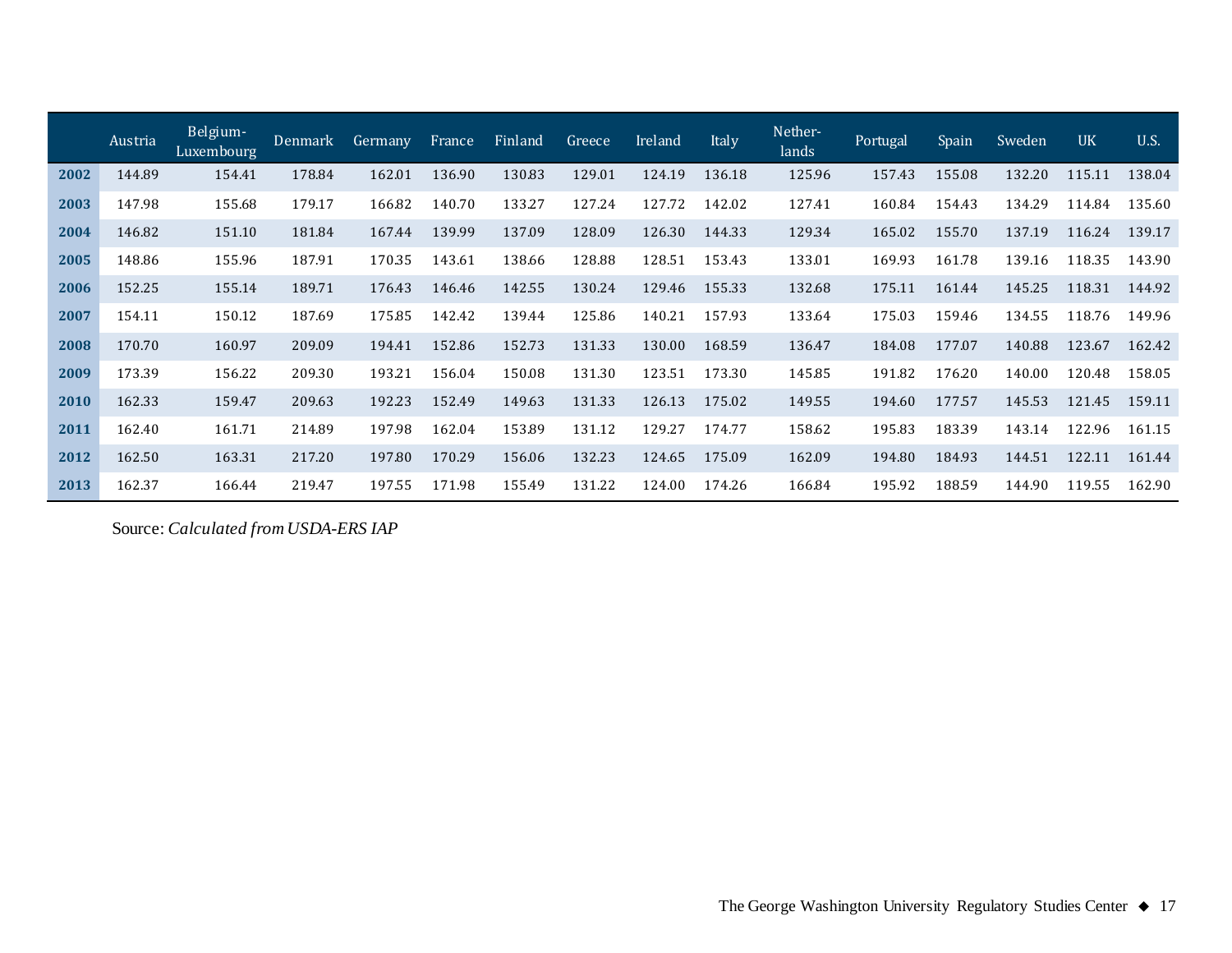#### **Agricultural Output, Inputs and TFP**

To further illustrate the relationship between agricultural production and productivity, we display agricultural output growth, input growth, and TFP growth using IAP data for the EU and the U.S. from 1981-2013 (table 3). As previously mentioned, limited data availability constrains the results to a weighted average of EU-15 member states.

Figure 8 shows the indices of EU-15 agricultural TFP, input, and output growth. Although it contains different data sources, the findings are mostly consistent with the above analysis: agricultural inputs decreased by nearly 34%, or 1.27% annually on average, while TFP growth drove agricultural output to increase by 13%, or 0.39% annually, between 1981 and 2013. Figure 9 indicates that the same pattern holds true for the U.S. Although the U.S. achieved slightly less growth in agricultural TFP compared to the EU, agricultural output increased by roughly 46%, or 1.20% annually on average—a much higher amount than the EU. This difference is mainly attributable to a smaller decrease in agriculture inputs in the U.S.—an approximately 10% cumulative decrease or an average annual growth rate of -0.31% from 1981 to 2013.

|                   | $EU-15$           |                                             | <b>U.S.</b>       |                                      |
|-------------------|-------------------|---------------------------------------------|-------------------|--------------------------------------|
|                   | Total changes (%) | <b>Average annual</b><br>growth rate $(\%)$ | Total changes (%) | Average annual<br>growth rate $(\%)$ |
| Output growth     | 13.12             | 0.39                                        | 46.47             | 1.20                                 |
| Input growth      | $-33.83$          | $-1.27$                                     | $-10.09$          | $-0.31$                              |
| <b>TFP</b> growth | 73.44             | 1.56                                        | 62.90             | 1.75                                 |

## **Table 3: Total change and average annual growth rate of EU-15 and U.S. agricultural output, input and TFP growth from 1981-2013**

Source: *USDA ERS IAP*

To summarize, increase in productivity was a primary factor in agricultural output growth in both the EU and the U.S. from 1981-2013. However, agricultural output increased at a significantly higher rate in the U.S. despite the fact that EU TFP growth rates were higher throughout this period. These results indicate that the much larger reduction in agricultural inputs in the EU relative to the U.S. (34% vs 10%, respectively) can explain much of the EU's lower level of output growth.

One likely contributor to differences in agricultural inputs is the level and type of regulation in the two jurisdictions. To the extent this is true, differences between regulatory regimes may be driving lower output growth in EU member states than in the U.S. This is discussed in the next section of this chapter.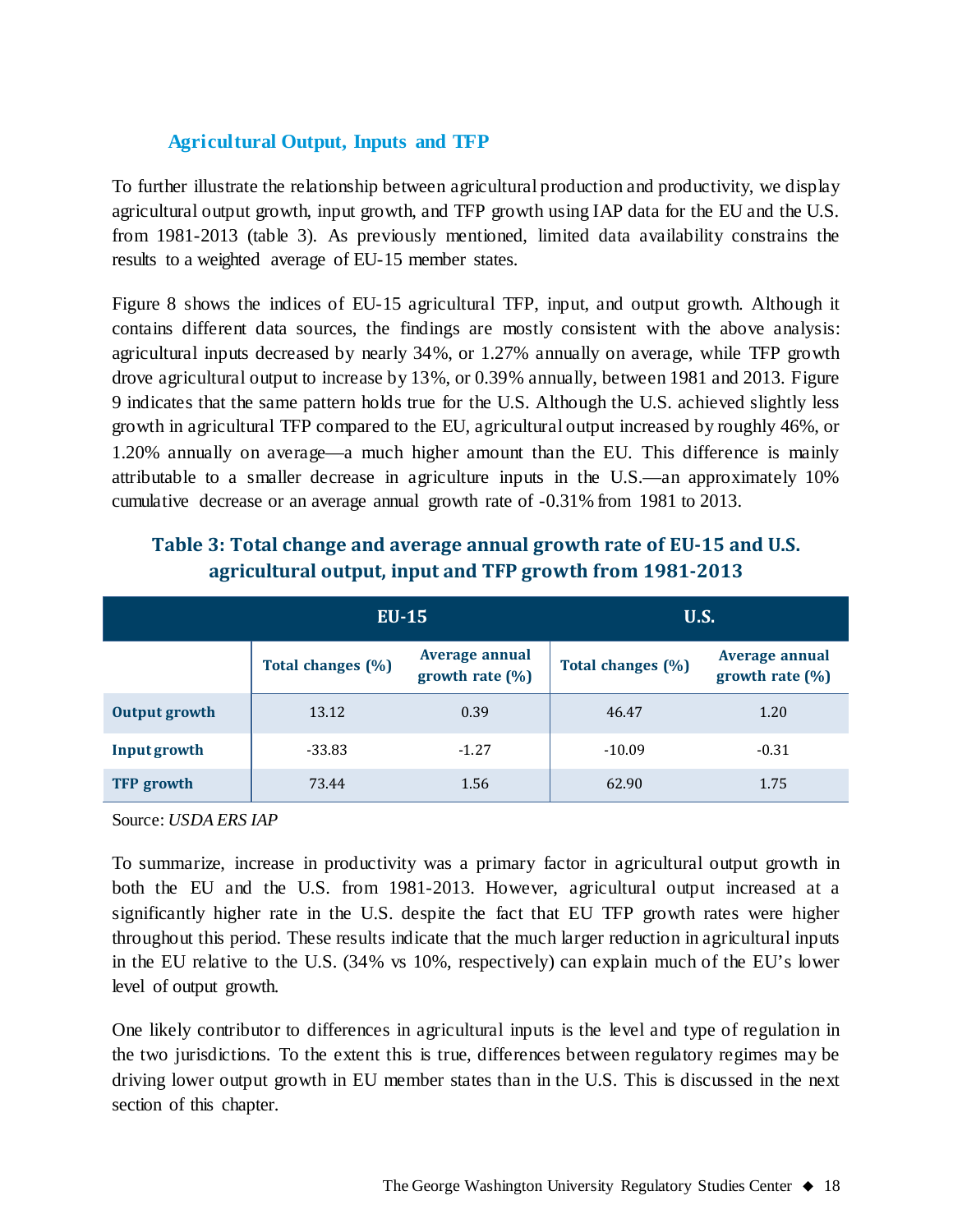



Source: *Calculated from USDA-ERS IAP and FAOSTAT*





Source: *Calculated from USDA-ERS IAP and FAOSTAT*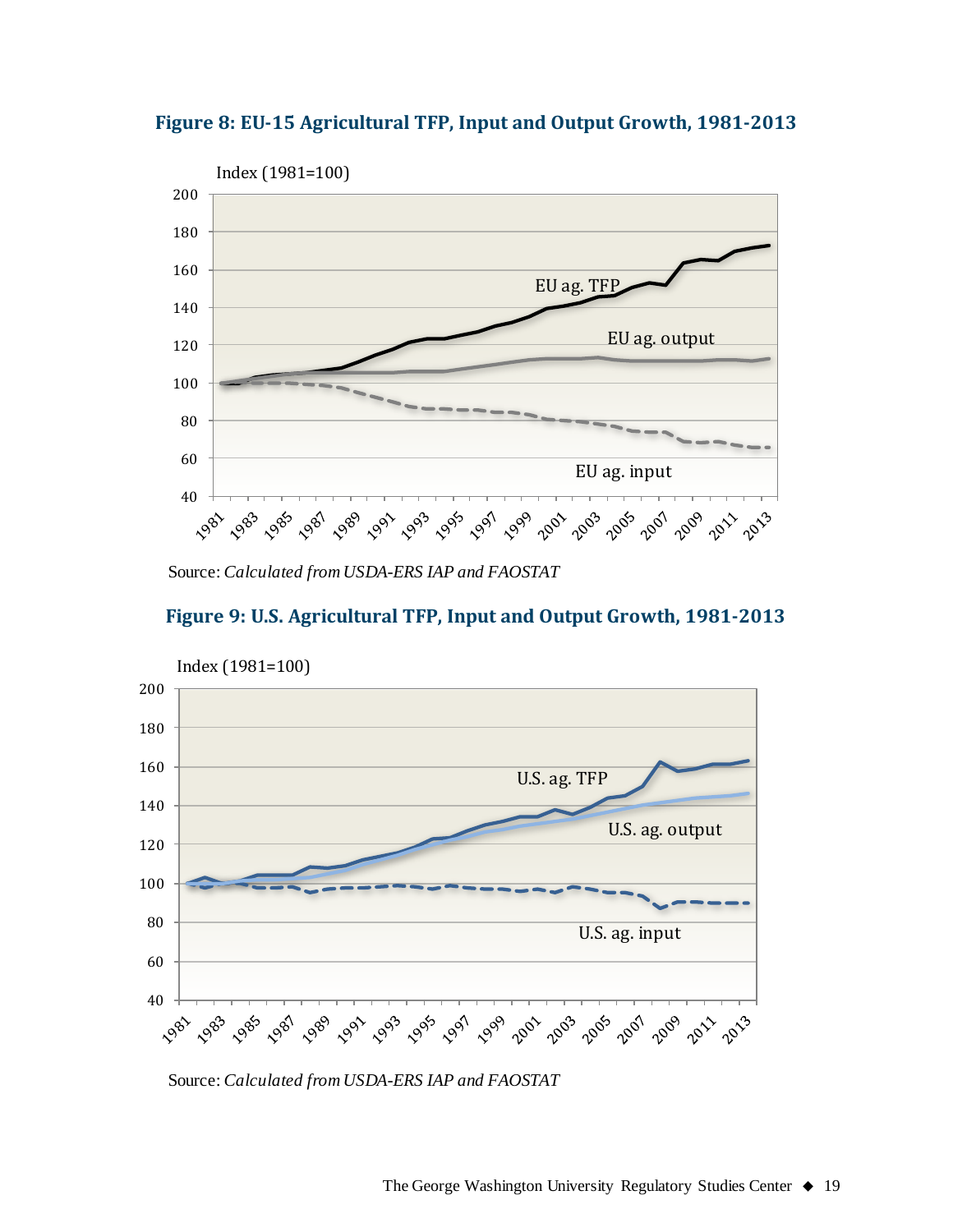## **Approaches to measure the impact of regulation**

The growing recognition that regulation can affect agricultural productivity and thus production has encouraged scholars to develop measures of regulatory activity that can be used in quantitative analysis. However, the complex nature of regulation makes it challenging to identify comprehensive measures and develop methods to estimate their impact. This section presents the results from a literature review conducted to understand the various measures of regulation identified by scholars and the methods used to calculate the impact of regulation on productivity and production. Its purpose is to provide an overview of measures and methods used to identify the impact of regulation on agriculture and highlight the findings on agriculture output and productivity.

The literature review specifically focused on regulations that affect agriculture production/or productivity in the U.S. and Europe. We understand that there is additional literature that measures impact of regulations on livestock, agriculture innovation, research and development, and marketing mechanism that also affect overall agriculture productivity. [35](#page-19-0),[36,](#page-19-1)[37,](#page-19-2)[38](#page-19-3)[,39](#page-19-4) While we acknowledge these are important areas of research, the focus of this review is limited to crop production.

#### **Findings on Measures of Regulation**

The literature on agriculture reveals a limited set of common global measures to capture the quantitative impact of government policies on agricultural productivity and/or production. These measures can be broadly categorized as: (i) subsidies and taxes, (ii) regulatory spending by government, (iii) regulatory compliance expenditures, (iv) regulatory content, and (v) binary indicators.

Subsidies or taxes can serve as an effective proxy to measure the effect of certain types of regulation. For example, Bridgman, Qi and Schmitz, Jr.<sup>[40](#page-19-5)</sup> used the amount of U.S. subsidies

<span id="page-19-0"></span> <sup>35</sup> Alston, J., K. Bradford, and N. Kalaitzandonakes. 2006. The economics of horticultural biotechnology. *J. Crop Improvement* 18: 413-431.

<span id="page-19-1"></span><sup>36</sup> Gardner, Bruce. *American Agriculture in the Twentieth Century: How It Flourished and What It Cost*. Cambridge: Harvard University Press, 2002

<span id="page-19-2"></span><sup>&</sup>lt;sup>37</sup> Kalaitzandonakes, N., J. Alston, and K. Bradford. 2007. Compliance costs for regulatory approval of new biotech crops. *Nature Biotechnology* 25:509-11.

<span id="page-19-3"></span><sup>38</sup> Ollinger, M., and J. Fernandez-Cornejo. 1998. "Sunk costs and regulation in the U.S. pesticide industry," *Int. J. Indust. Org*. 16: 139-168.

<span id="page-19-4"></span><sup>39</sup> Olmstead, A. L., and P. W. Rhode, *Arresting Contagion: Science, Policy, and Conflicts Over Animal Disease Control*, Cambridge: MA, Harvard University Press, 2015.

<span id="page-19-5"></span><sup>40</sup> Bridgman, Benjamin, Shi Qi, and James A. Schmitz, Jr. *Does Regulation Reduce Productivity? Evidence From Regulation of the U.S. Beet-Sugar Manufacturing Industry During the Sugar Acts, 1934-74*. Research Department Staff Report 389, Federal Reserve Bank of Minneapolis, 2007.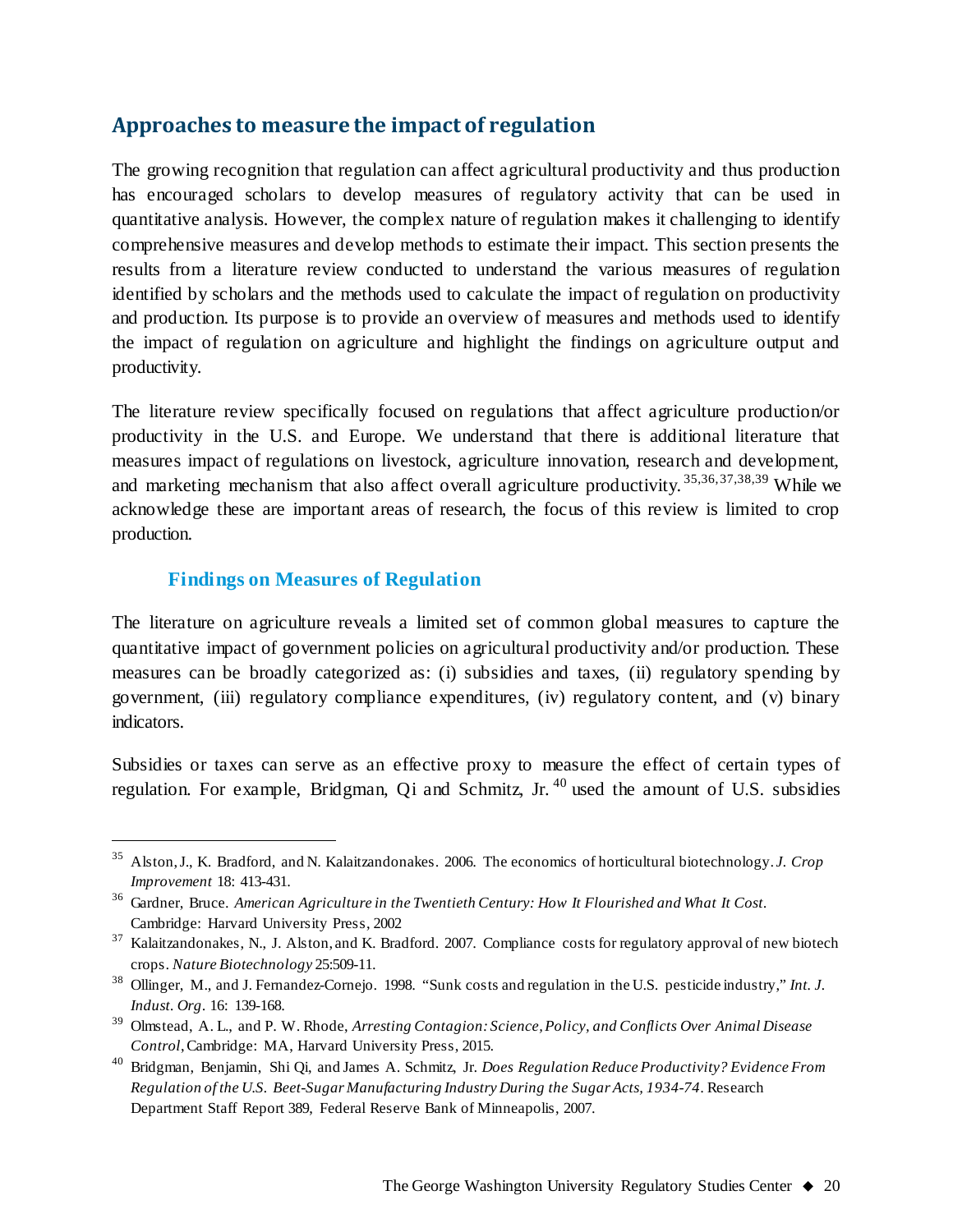given to farmers and taxes levied on factory production of sugar to measure the effects of the Sugar Acts (1934–1974) on productivity. Bokusheva, Kumbhakar and Lehmann estimated the effects of environmental policy reforms implemented from 1991 to 2006 on Swiss farm productivity by using subsidies on farms' output as a proxy for the level of regulation.<sup>[41](#page-20-0)</sup> Subsidy is the more commonly observed measure for evaluating the impact of the CAP in the EU since CAP uses the "cross-compliance method" (a combination of subsidies to reward desired behavior and taxes to discourage undesirable behavior) to implement agricultural standards and regulations. <sup>[42](#page-20-1)</sup> However, the use of subsidies (or taxes) as a regulatory measure is limited to regulations that directly employ these tools (e.g., it does not capture the effects of a regulation restricting the use of a pesticide).

It is worth noting that the effects of regulatory cross-subsidies, such as the Renewable Fuel Standard  $(RFS)^{43}$  $(RFS)^{43}$  $(RFS)^{43}$  in the U.S. or the role of carbon markets, do not appear in budgets. Different sectors often find themselves on the taxed side or the subsidized side of these regulatory crosssubsidies. Traditional metrics often miss these transfer effects.

Spending by government regulatory agencies is an additional measure used in evaluating the cumulative impact of different types of regulation in the U.S.. The on-budget costs and number of staff associated with administering regulatory agencies is available from 1960 to 2016.<sup>[44](#page-20-3)</sup> However, there are drawbacks to using government regulatory spending as a proxy. It may not correlate well with actual regulatory impacts on productivity for several reasons, including that the forms of regulations that may be most burdensome (e.g., restrictions on use of certain products) may require relatively little regulatory spending to develop and enforce.

Compliance costs from survey data are often used to evaluate the impact of regulation on industries, [45](#page-20-4) but these estimates can be inaccurate due to their reliance on respondents to report their costs. Another criticism is that compliance costs do not fully explain how regulation affects

<span id="page-20-0"></span><sup>&</sup>lt;sup>41</sup> Bokusheva, Raushan, Subal C. Kumbhakar, and Bernard Lehmann. "The Effect of Environmental Cross Compliance Regulations on Swiss Farm Productivity." The *84th Annual Conference of the Agricultural Economics Society*. Edinburgh, 2010.

<span id="page-20-1"></span><sup>42</sup> Costa, Catherine, Michelle Osborne, Xiao-guang Zhang, Pierre Boulanger, and Patrick Jomini. *Modelling the Effects of the EU Common Agricultural Policy*. Staff Working Paper, Melbourne: Productivity Commission, 2009.

<span id="page-20-2"></span><sup>&</sup>lt;sup>43</sup> The RFS is a federal program in the U.S. that mandates transportation fuel sold in the U.S. to contain increasing percentages of renewable fuels. The program is administered by EPA.

<span id="page-20-3"></span><sup>44</sup> Dudley, Susan E., and Melinda Warren. 2016 Regulators' Budget: Increases Consistent with Growth in Fiscal Budget. May 19, 2015. [https://regulatorystudies.columbian.gwu.edu/2016-regulators-budget-increases](https://regulatorystudies.columbian.gwu.edu/2016-regulators-budget-increases-consistent-growth-fiscal-budget)[consistent-growth-fiscal-budget](https://regulatorystudies.columbian.gwu.edu/2016-regulators-budget-increases-consistent-growth-fiscal-budget) (accessed May 20, 2016).

<span id="page-20-4"></span><sup>&</sup>lt;sup>45</sup> Hurley, Sean P., and Jay Noel. "An Estimation of the Regulatory Cost on California Agricultural Producers." *American Agricultural Economics Association Annual Meeting*. Long Beach, 2006.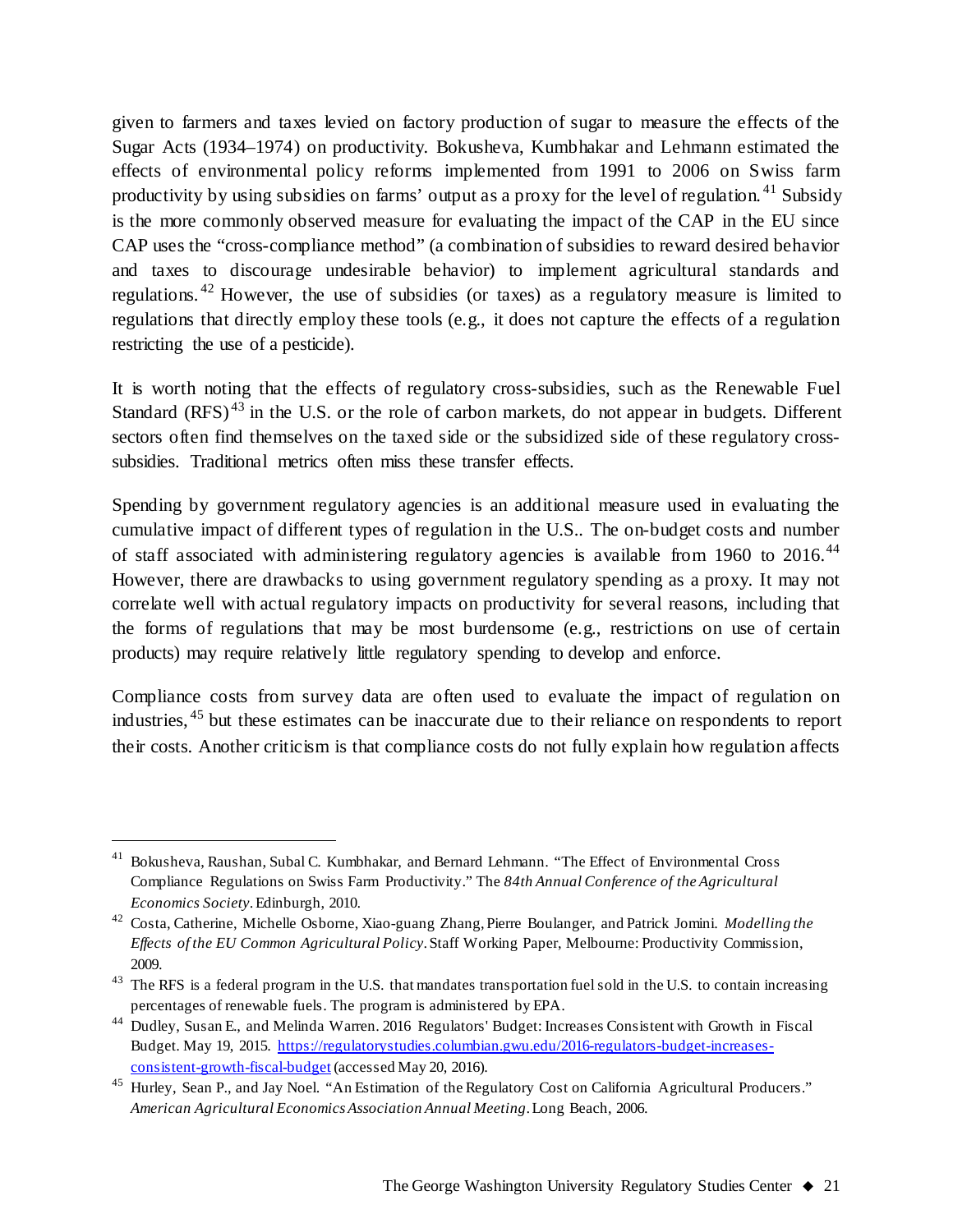productivity because they don't capture the lost opportunity costs associated with disincentives for investment and innovation, for example.<sup>[46](#page-21-0)</sup>

Analyzing the content of regulatory language is another proxy that scholars use to measure the effects of regulation.<sup>[47](#page-21-1)</sup> Dawson and Seater used page counts from the CFR as a proxy to examine regulatory impacts on TFP and GDP in the U.S.<sup>[48](#page-21-2)</sup> However, the word count measure also has limitations, as regulations that restrict output (such as the Environmental Protection Agency's ambient air quality standards) may not use the command words (shall, may not, etc.) counted in RegData. While RegData is valuable in that it provides word count data at the industry and agency level, as of now, it is only available for the U.S.; there is no comparable database for the EU.

Other studies measure regulation by constructing indices based on a weighted sum of binary indicators of whether or not given types of regulation exist.  $49, 50, 51$  $49, 50, 51$  $49, 50, 51$  $49, 50, 51$  $49, 50, 51$  This method is most commonly used in cross-nation comparisons. Many existing cross-nation indices are published and cited in the literature, including the Economic Freedom Index (The Fraser Institute), the Index of Economic Freedom (The Heritage Foundation), OECD cross-nation measures for employment and product-market regulations,<sup>[52](#page-21-6)</sup> and the Doing Business Database (The World Bank Group).<sup>[53](#page-21-7)</sup> However, these indices are often criticized because they capture the existence of a regulation but not their extent or complexity. [54](#page-21-8) Another limitation is that almost all indices are built for business regulations such as product-market and employment regulations, so their application in the agricultural sector is limited. Finally, several of the indices are calculated using individual metrics that likely have little to no impact on long-term agricultural productivity, such as the time required for an entrepreneur to start a business (a measure contained in the Doing Business Database).

<span id="page-21-0"></span> <sup>46</sup> Crafts, Nichlas. "Regulation and Productivity Performance." *Oxford Review of Economic Policy* 22, no. 2 (2006): 186-202.

<span id="page-21-1"></span><sup>&</sup>lt;sup>47</sup> This tool, Regdata, was created by Patrick McLaughlin and Omar Al-Ubaydli. It is available at: <http://regdata.org/>

<span id="page-21-2"></span><sup>48</sup> Dawson, John W., and John J. Seater. "Federal Regulation and Aggregate Economic Growth." *Journal of Economic Growth* 18, no. 2 (2013): 137-177.

<span id="page-21-3"></span><sup>49</sup> Djankov, Simeon, Rafael La Porta, Florencio Lopez-de-Silanes, and Andrei Shleifer. "The Regulation of Entry." *The Quarterly Journal of Economics* CXVII, no. 1 (2002).

<span id="page-21-4"></span><sup>50</sup> Djankov, Simeon, Caralee McLiesh, and Rita Ramalho. *Regulation and Growth*. Washington, DC: The World Bank, 2006.

<span id="page-21-5"></span><sup>51</sup> Loayza, Norman V., Ana María Oviedo, and Luis Servén. *The Impact of Regulation on Growth and Informality: Cross-Country Evidence.*Policy Research Working Paper, The World Bank, 2005.

<span id="page-21-6"></span><sup>52</sup> Crafts (2006)

<span id="page-21-7"></span><sup>53</sup> Loayza, Oviedo and Servén (2005)

<span id="page-21-8"></span><sup>54</sup> Dawson and Seater (2013)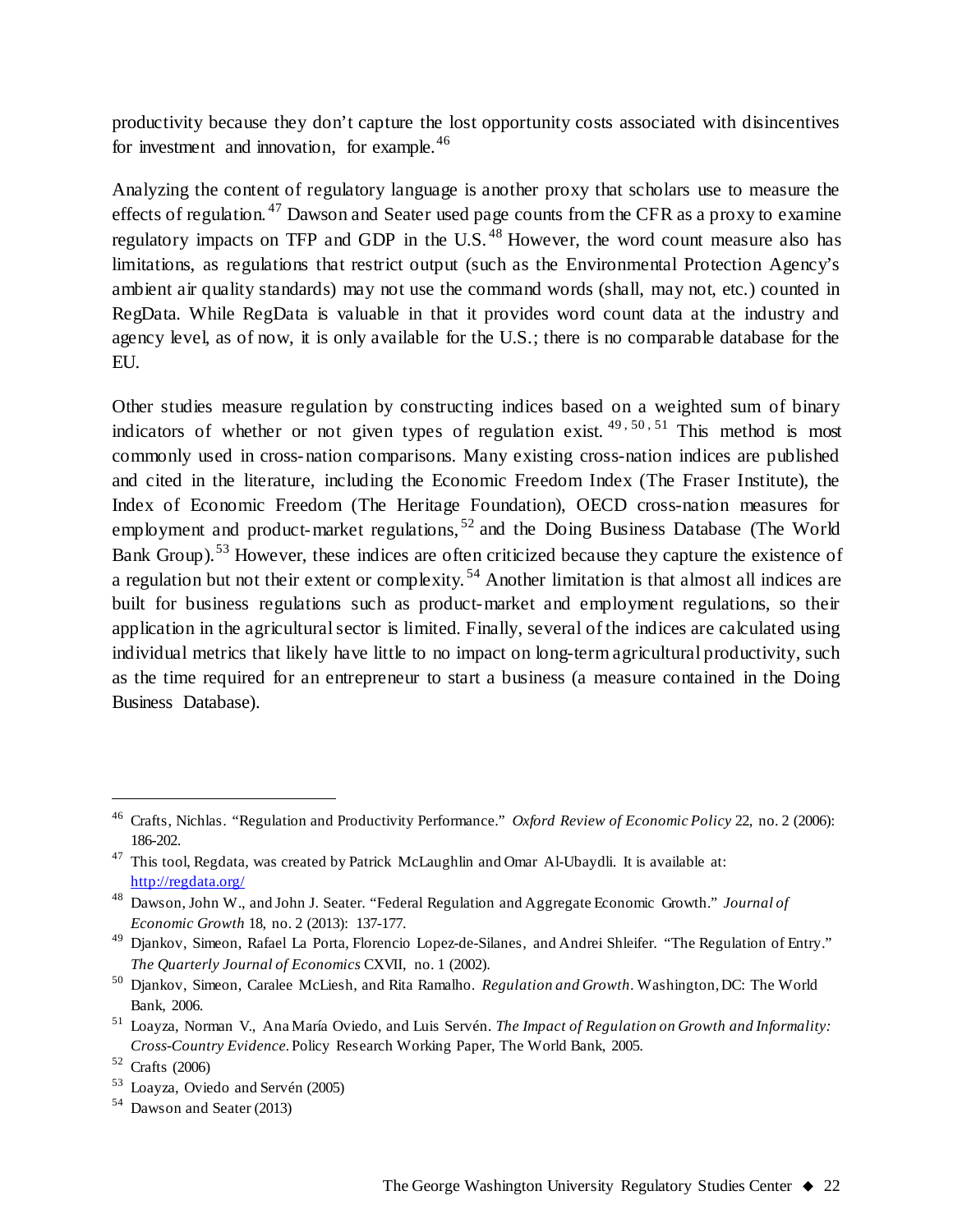#### **Findings on Methods of Measuring the Impact of Regulation**

Upon choosing a measure of regulation or relevant policy, the next question is how to measure the impact of regulation on agricultural productivity and/or production; more specifically, how to design an appropriate model to explain the relationship between regulation and output. The economic models developed in the literature can be broadly classified into four categories: (i) the traditional approach, (ii) two-step approach, (iii) facilitating approach, and (iv) the nonparametric approach.

The traditional approach treats regulation as one of the traditional inputs (e.g. land, labor and capital) in the production function to identify its direct influence on productivity. However, this approach has certain limitations, as policy is unlike traditional inputs in that it is not necessary for production of output, and it cannot produce any output.<sup>[55](#page-22-0),[56](#page-22-1)</sup>

In contrast, the facilitating approach perceives regulation, measured using subsidies, as a "facilitating" input that affects the output indirectly by changing the productivity of traditional inputs, shifting the rate of technological change, and/or affecting technical efficiency. [57](#page-22-2) Facilitating inputs are not considered essential for production. Bokusheva, Kumbhakar, and Lehmann<sup>[58](#page-22-3)</sup> and Sipiläinen and Kumbhakar<sup>[59](#page-22-4)</sup> used this approach to measure the impact of agricultural policy on farm productivity in European countries. However, the modeling design is often more complex and requires specific, farm-level data on subsidy payments.

The two-step approach is most commonly used in the literature. In this approach, productivity is first estimated or obtained from existing data sources and then regressed on factors expected to affect productivity, including regulation. For example, Arovuori and Yrjölä measured the impact of CAP reforms on agricultural labor productivity in the EU-15. [60](#page-22-5) For this purpose, labor

<span id="page-22-0"></span><sup>&</sup>lt;sup>55</sup> Kumbhakar, Subal C., and Gudbrand Lien. "Chapter 6: Impact of Subsidies on Farm Productivity and Efficiency." In *The Economic Impact of Public Support to Agriculture*, edited by V. Eldon Ball, Roberto Fanfani and Luciano Gutierrez, 109-124. New York: Springer, 2010.

<span id="page-22-1"></span><sup>56</sup> Banga, Rashmi. *Impact of Green Box Subsidies on Agricultural Productivity, Production and International Trade.* Background Paper No. RVC-11, Geneva: Unit of Economic Cooperation and Integration among Developing Countries, UNCTAD, 2014.

<span id="page-22-2"></span><sup>57</sup> Kumbhakar and Lien (2010)

<span id="page-22-3"></span><sup>58</sup> Bokusheva, Raushan, Subal C. Kumbhakar, and Bernard Lehmann. "The Effect of Environmental Cross Compliance Regulations on Swiss Farm Productivity." *The 84th Annual Conference of the Agricultural Economics Society*. Edinburgh, 2010.

<span id="page-22-4"></span><sup>59</sup> Sipiläinen, Timo, and Subal C. Kumbhakar. *Effects of Direct Payments on Farm Perfomance: The Case of Dairy Farms in Northern EU Countries*. Discussion Papers No. 43, Helsinki: University of Helsinki, 2010.

<span id="page-22-5"></span><sup>60</sup> Arovuori, Kyösti, and Tapani Yrjölä. "The Impact of the CAP and its Reforms on the Productivity Growth in Agriculture." *The 147th EAAE Seminar 'CAP Impact on Economic Growth and Sustainability of Agriculture and Rural Areas'.* Sofia: European Association of Agricultural Economists, 2015.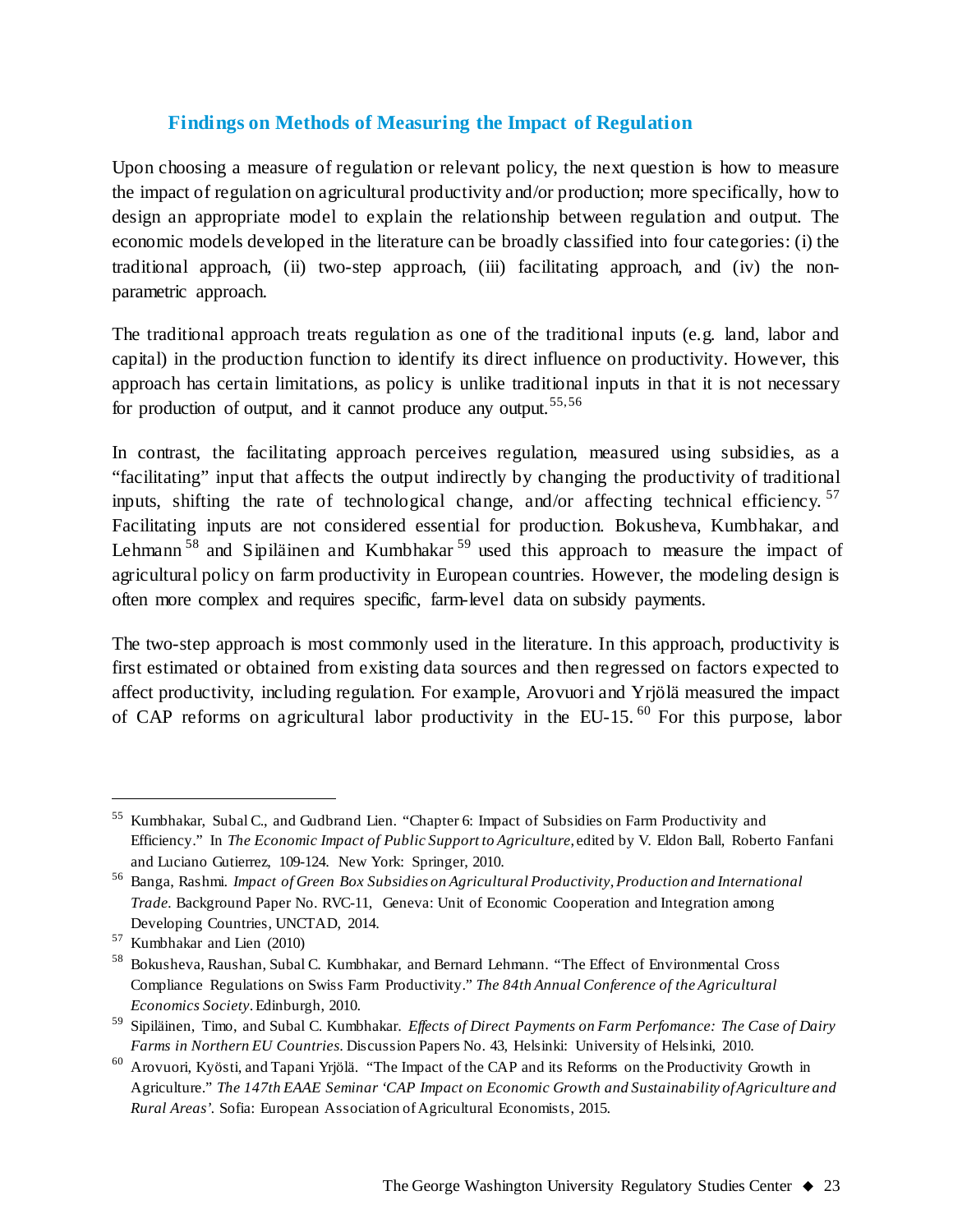productivity was first calculated as agricultural value added per worker.<sup>61</sup>Then labor productivity was regressed on policy variables that include the nominal rate of assistance, dummy variables indicating additional CAP reforms, as well as a vector of control variables that capture the economic and structural development. This approach has also been used in studies examining the effects of other types of regulation on productivity, both in the agricultural and non-agricultural sectors.  ${}^{62,63,64}$  ${}^{62,63,64}$  ${}^{62,63,64}$  ${}^{62,63,64}$  ${}^{62,63,64}$  One limitation of this approach is that it does not account for the direct impact of regulation on agricultural output, since output and input are only used to estimate productivity but not included in the regression model. In addition, it does not measure the impact of regulation on disaggregated components of productivity (i.e. technical efficiency and technological change).

Finally, a non-parametric approach was used by Banga. Here, agricultural TFP growth was calculated for 26 countries for the period 1995-2007 using Malmquist indices, where total agricultural output and three inputs (land, labor and capital) were included.<sup>[65](#page-23-4)</sup> The same method was then used with subsidies as an additional output along with the total agricultural output. The difference between the two TFP estimates yields the impact of subsidies on agricultural productivity.

## **Findings on the Impact of Regulation**

Different methods and measures trying to capture the effects of regulation on agricultural performance lack a consensus regarding its effects. The regulatory frameworks for agriculture and the available data necessary to measure their outcomes vary between the U.S. and the EU. In the European Union, most agricultural regulations are embedded in the cross-compliance component of the CAP as opposed to the U.S. where agriculture requirements are set forth in several individual regulations administered by USDA, EPA, and state governments. Most studies examining U.S. regulations have focused on individual command-and-control measures (e.g. pesticide bans), while EU studies are mostly related to CAP, which combines regulatory

<span id="page-23-0"></span> $61$  Agriculture Value Added Per Worker is a measure of agricultural productivity. Value added in agriculture measures the output of the agricultural sector less the value of intermediate inputs.(Social and Economic Development Department 2005).

<span id="page-23-1"></span> $62$  Zárate-Marco, Anabel, and Jaime Vallés-Giménez. "Environmental Tax and Productivity in a Decentralized Context: New Findings on the Porter Hypothesis." *European Journal of Law and Economics* 40, no. 2 (2015): 313-339.

<span id="page-23-2"></span><sup>63</sup> Mary, Sebastien. "Assessing the Impacts of Pillar 1 and 2 Subsidies on TFP in Frech Crop Farms." *Journal of Agricultural Economics* 64, no. 1 (2013): 133-144.

<span id="page-23-3"></span><sup>64</sup> Greenstone, Michael, John List, and Chad Syverson. *The Effects of Environmental Regulation on the Competitiveness of U.S. Manufacturing*. Working Paper No. 18392, Cambridge: National Bureau of Economic Research, 2012.

<span id="page-23-4"></span><sup>65</sup> Banga, Rashmi. *Impact of Green Box Subsidies on Agricultural Productivity, Production and International Trade.* Background Paper No. RVC-11, Geneva: Unit of Economic Cooperation and Integration among Developing Countries, UNCTAD, 2014.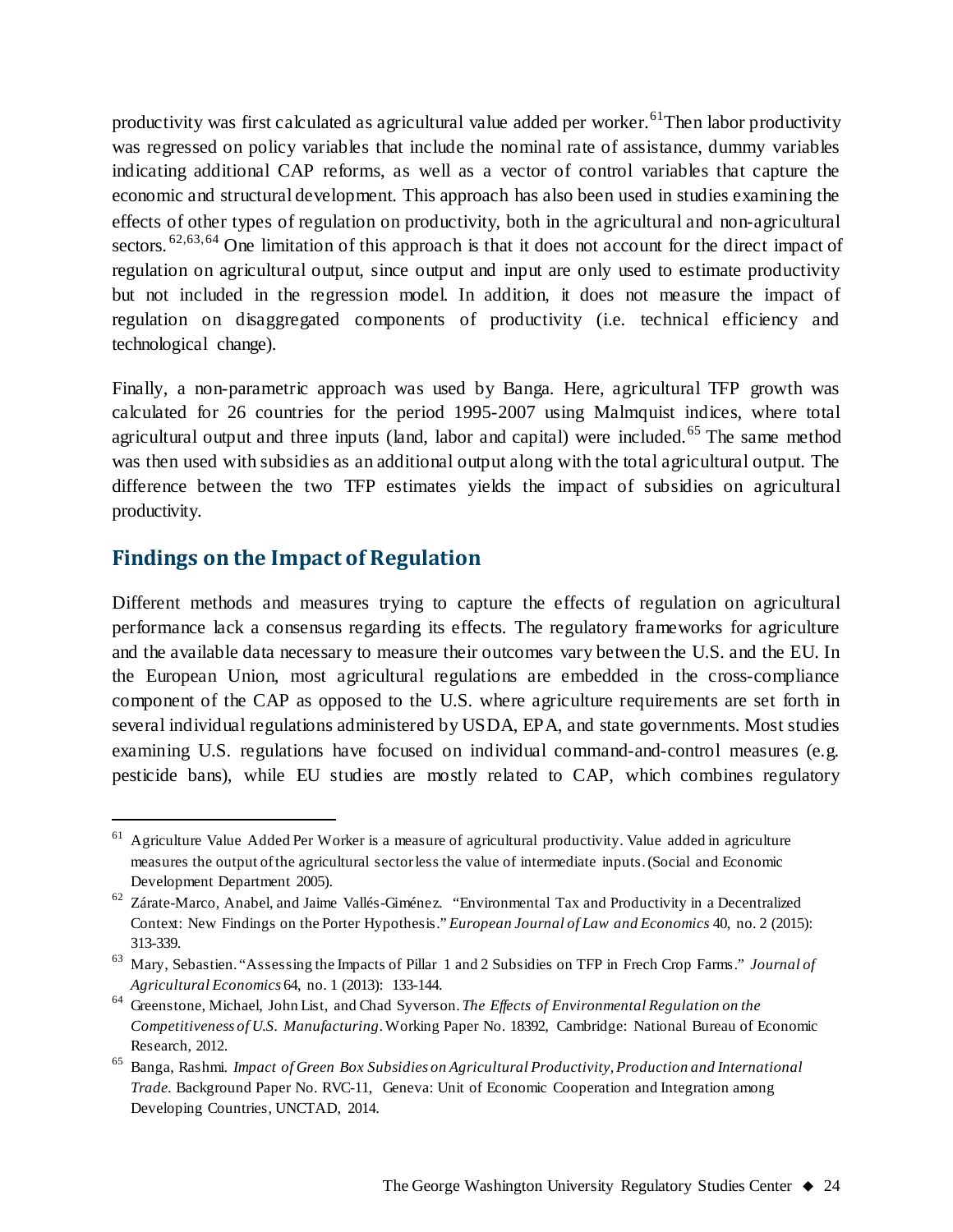requirements with incentive-based measures. In general, the literature suggests that studies estimating the effects of EU regulations tend to find a positive impact on agricultural productivity while U.S. studies tend to find a negative correlation between increased regulation and productivity.

## **Findings of U.S.-Focused Studies**

The cumulative impact of U.S. regulations on agricultural productivity is difficult to measure because of multiple individual regulations administered by different agencies. Therefore, the findings are presented separately for individual regulations such as pesticides and cumulative agri-environmental regulations.

Studies that focus on individual regulations in the U.S. generally find they have a negative impact on agricultural productivity. Fernandez-Cornejo, Jans, and Smith presented a synthesis of empirical evidence for understanding the economic effects on agricultural productivity if pesticide use is restricted. <sup>[66](#page-24-0)</sup> They observed that in 1996 farmers in the U.S. spent \$8.3 billion on pesticides with a marginal pesticide return of more than \$1 for every dollar spent on pesticides. The economic loss of regulating pesticide is measured for general bans and limitations on pesticide use in agricultural production. The impact of regulations is estimated using a partial budgeting method in which the economic value of production lost is calculated assuming constant output prices. [67](#page-24-1) Their findings indicate that a partial ban on the use of certain pesticides would lead to a production loss of \$2–3 million for agriculture sector, and could result in a loss of several billions in the event of a complete ban.

Similarly, Carpenter, Gianessi, and Lynch conducted a study to understand the potential economic impact of phasing out methyl bromide on crop production and farm revenue.<sup>[68](#page-24-2)</sup> The result for each crop was different based on the input costs and alternative production possibilities but all results indicated negative effects on production and revenue.

## **Findings of EU-Focused Studies**

Agricultural production, particularly crop production, is considered to be primarily affected by environmental and food safety legislation in the EU. This legislation mostly takes the form of a Directive or a Regulation,<sup>[69](#page-24-3)</sup> such as the Nitrates Directive (91/676/EEC), the Directive on the sustainable use of pesticides (2009/128/EC), the General Food Law Regulation (178/2002), and

<span id="page-24-0"></span> <sup>66</sup> Fernandez-Cornejo, Jorge, Sharon Jans, and Mark Smith. "Issues in the Economics of Pesticide Use in

<span id="page-24-1"></span>Agriculture: A Review of the Empirical Evidence." *Review of Agricultural Economic* 20, no. 2 (1998): 462-488. <sup>67</sup> *Ibid*

<span id="page-24-2"></span><sup>68</sup> Carpenter, Janet, Leonard Gianessi, and Lori Lynch. The Economic Impact of the Scheduled U.S. Phaseout of Methyl Bromide. Washington, DC: National Center for Food and Agricultural Policy, 2000.

<span id="page-24-3"></span><sup>69</sup> For details concerning EU legislation, see Chapters 3 and 4 of this report.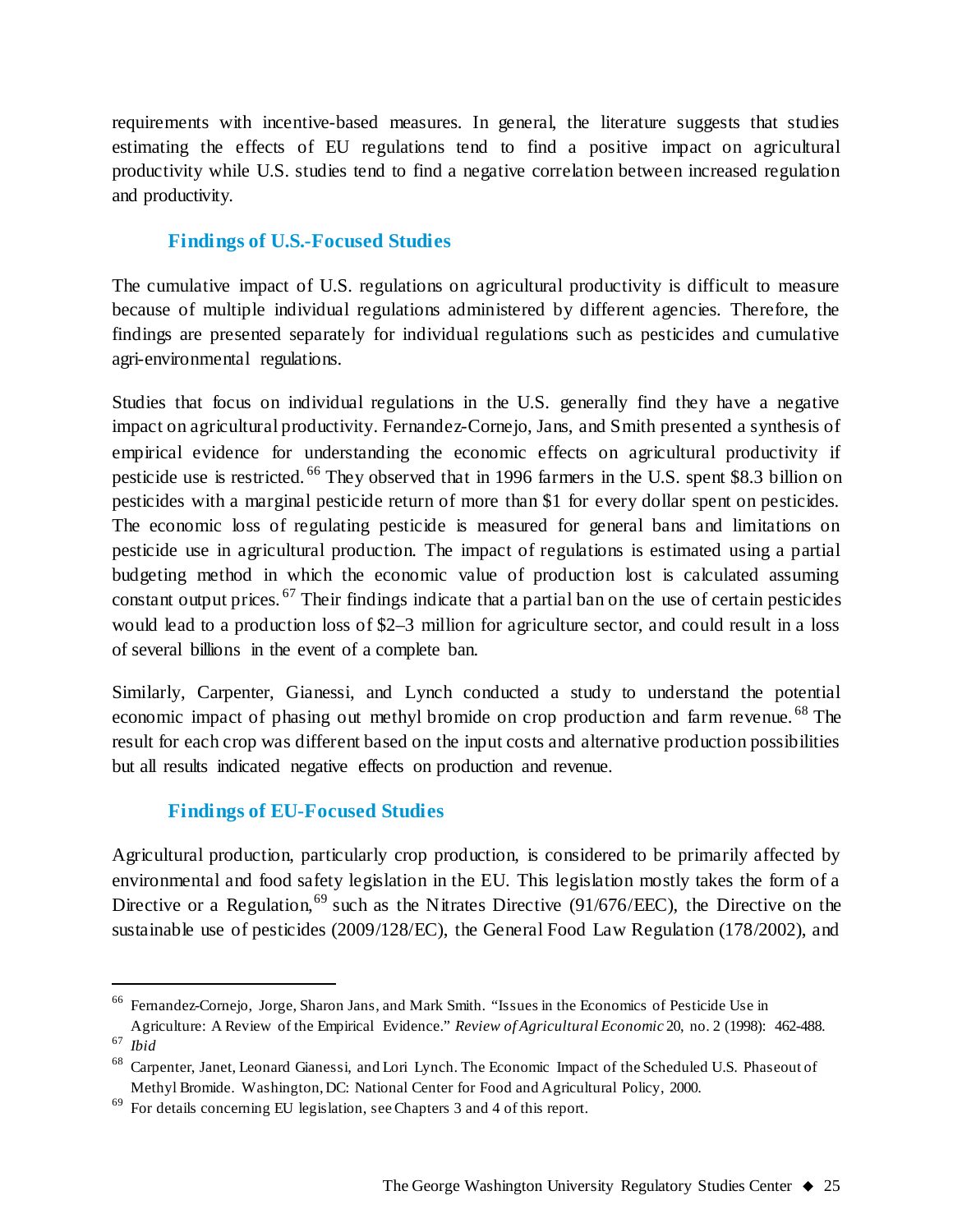the Regulation on the hygiene of foodstuffs (852/2004). Due to recent CAP reforms, many of these directives and regulations are currently implemented through cross-compliance mechanisms. In addition to these existing legislative requirements, cross-compliance also requires Good Agricultural and Environmental Conditions (GAECs)—a range of standards related to soil protection, habitat protection, and water management—on farms receiving direct payments. Because of the linkage between CAP and environmental and food safety legislation, few studies have examined the impact of individual directives or regulations on agricultural production in the EU, but most studies have focused on the impact of CAP or cross-compliance as a whole. A review of these studies suggests mixed empirical findings.

Several studies found that CAP had an overall positive impact on EU agriculture. Rhode used the 2004 EU enlargement as a natural experiment in examining the overall effects of CAP on agricultural productivity.<sup>[70](#page-25-0)</sup> The model was based on the assumption that CAP would affect agricultural productivity through increases in returns of scale, input availability, and increases in the efficiency of land use due to the fact that CAP affects the average farm size, fallow land area, organic farming area, and GDP growth. The findings suggest that joining the EU (i.e. subject to CAP) leads to an increase in agricultural productivity. Costa, et al. found that CAP increased the size of agricultural output by about 8% in the EU-15 due to support for the agricultural sector through its direct payments, export subsidies, and border protection.<sup>[71](#page-25-1)</sup>

Since cross-compliance was introduced in the 2003 CAP farms are required to comply with additional requirements in order to receive direct payments and certain rural development payments. Several studies have examined the effects of this change on agricultural performance. Sipiläinen and Kumbhakar found that the average overall effect of direct payments on the output of Danish, Finnish and Swedish dairy farms for the period 1997-2003 was small but positive in all regions except for Central Sweden.<sup>[72](#page-25-2)</sup> They found that adoption of environmental crosscompliance had a negative effect on crop output after 1999, but caused an increase in the productivity of input use in crop farms. LMC International evaluated the GAEC requirements applied under cross-compliance in the cereal sector, and found that GAECs were correlated with small changes in the production of cereals.<sup>[73](#page-25-3)</sup>

A study conducted by CRPA (commissioned by DG Agriculture) estimated the costs that EU farmers bear due to compliance with a comprehensive set of 40 directives and regulations as well

<span id="page-25-0"></span> <sup>70</sup> Rhode, Flemming Schneider. *The Impact of the Common Agricultural Policy on Agricultural Productivity*. Honors Theses, Richmond: University of Richmond, 2008.

<span id="page-25-1"></span> $71$  Costa, et al. (2009)

<span id="page-25-2"></span><sup>72</sup> Sipiläinen, Timo, and Subal C. Kumbhakar. *Effects of Direct Payments on Farm Perfomance: The Case of Dairy Farms in Northern EU Countries*. Discussion Papers No. 43, Helsinki: University of Helsinki, 2010.

<span id="page-25-3"></span><sup>73</sup> LMC International. *Evaluation of Measures Applied Under the Common Agricultural Policy to the Cereals Sector*. Brussels: European Commission, 2012.